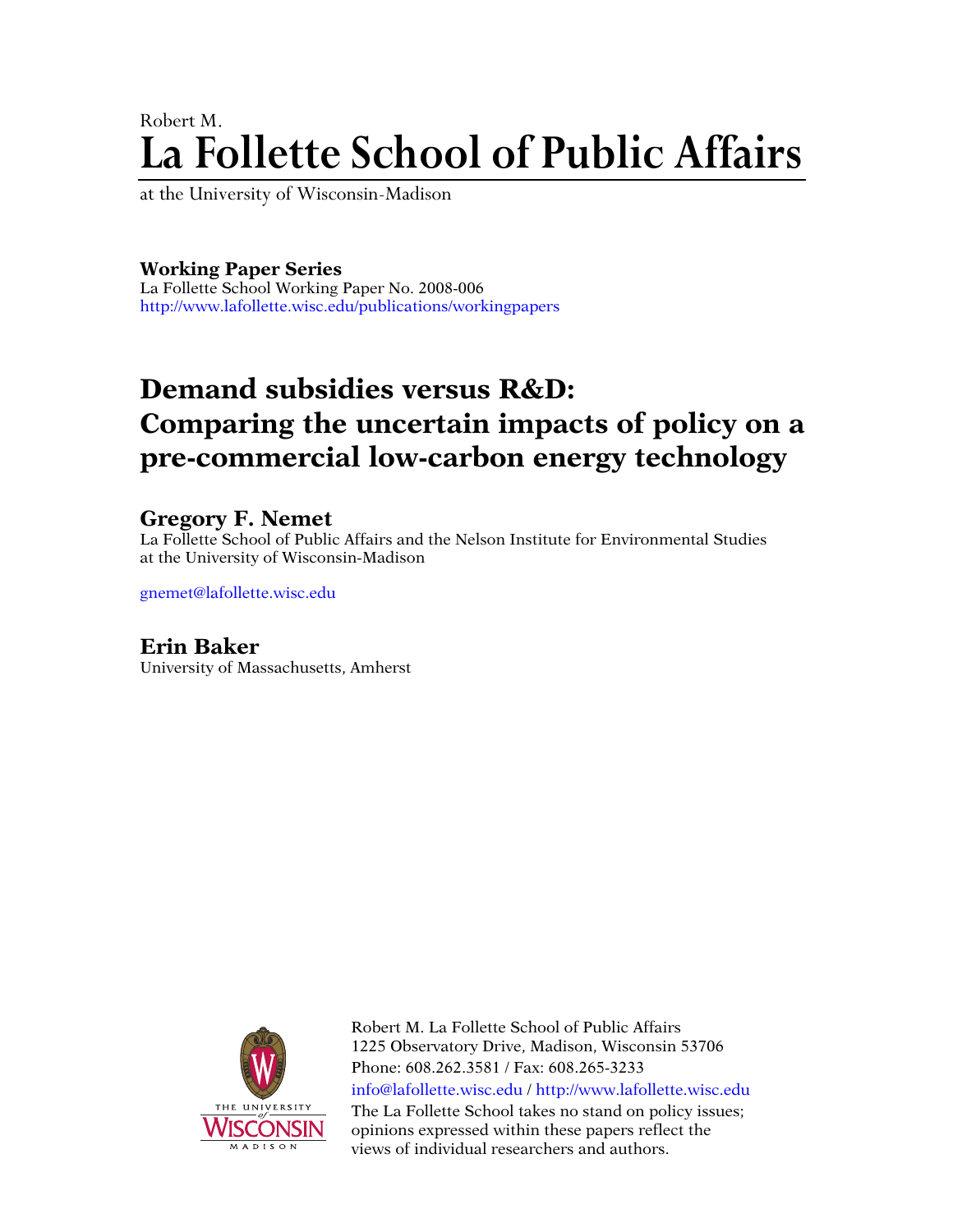# Demand subsidies versus R&D: Comparing the uncertain impacts of policy on a pre-commercial low-carbon energy technology

Gregory F. Nemet<sup>1</sup> and Erin Baker<sup>2</sup>

April 9, 2008

## Abstract

We combined an expert elicitation and a bottom-up manufacturing cost model to compare the effects of R&D and demand subsidies. We modeled their effects on the future costs of a low-carbon energy technology that is not currently commercially available, purely organic photovoltaics (PV). We found that (1) successful R&D programs reduced costs more than did subsidies, (2) successful R&D enabled PV to achieve a cost target of 4c/kWh, and (3) the cost of PV did not reach the target when only subsidies, and not R&D, were implemented. These results are insensitive to two levels of policy intensity, the level of a carbon price, the availability of storage technology, and uncertainty in the main parameters used in the model. However, a case can still be made for subsidies: comparisons of stochastic dominance show that subsidies provide a hedge against failure in the R&D program.

<sup>&</sup>lt;sup>1</sup>Corresponding author. Assistant Professor, La Follette School of Public Affairs and Nelson Institute for Environmental Studies, University of Wisconsin, 1225 Observatory Drive, Madison, WI 53706, phone: +1(608) 265-3469, fax: +1(608) 265-3233, email: nemet@wisc.edu.

<sup>2</sup>Assistant Professor, University of Massachusetts, Amherst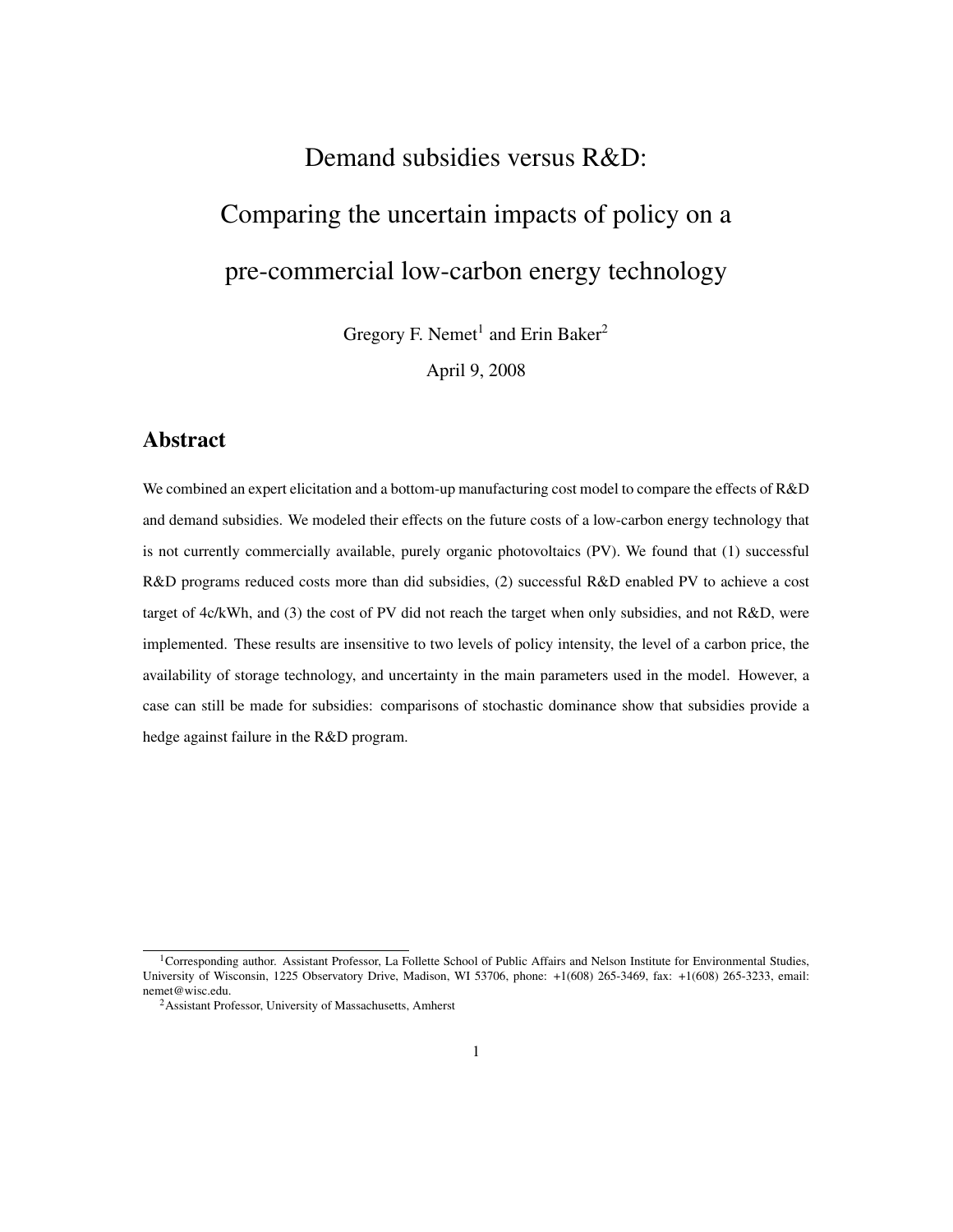## 1 Introduction

Meaningfully addressing the problem of global climate change, while affordably meeting the world's growing demand for energy, will require the deployment of several terawatts of low-carbon energy generation technologies over the next several decades. The scale of the changes required imply that the societal consequences of the associated policy decisions are likely to be pervasive—and mistakes costly. Decisions involving energy technology policy, and more specifically, policies intended to accelerate the development and deployment of low-carbon energy technologies, lie at the center of climate policy debates. The existence of multiple market failures implies that private actors will under-invest in climate change-related technology improvements, even if measures that internalize environmental externalities are successfully implemented (Jaffe et al., 2005). As a result, policy makers must consider a variety of interventions that have the potential to stimulate improvements in, and adoption of, low-carbon energy technologies.

Integrated assessment models of climate change have shown that assumptions about technical change may be the most important driver of the costs of addressing climate change (Sue Wing, 2006; Popp, 2006; Edenhofer et al., 2006). Moreover, attempts to determine optimal policy design result in vastly different normative conclusions depending on assumptions about the expected rate of technical change and the extent to which government actions can affect that process. Ongoing debates reveal wide disagreement over the anticipated efficacy of various government policies for inducing welfare-increasing technical change. A notable division has emerged between those who emphasize the need for "technology push" policies, such as R&D investment (Hoffert et al., 2002; Nemet and Kammen, 2007; Prins and Rayner, 2007), and those who support mainly "demand pull" policies, such as a carbon price or an adoption subsidy (O'Neill et al., 2003; Pacala and Socolow, 2004; Yang and Oppenheimer, 2007). This distinction is echoed in the integrated assessment literature, with some analysts modeling endogenous technical change as resulting primarily as a result of learning-by-doing (Grubb, 1996; Manne and Richels, 2004), while others model it as predominantly a function of R&D (Goulder and Schneider, 1999; Popp, 2004, 2006).<sup>3</sup> The optimal policy mix—between carbon taxes, adoption subsidies, and R&D incentives—depends on the relationship between government actions and technical change.

<sup>&</sup>lt;sup>3</sup>For surveys of the literature that discuss this distinction see: Clarke, Weyant and Birky (2006); Clarke, Weyant and Edmonds (2006); Clarke and Weyant (2002); Gillingham et al. (2007); Grubb et al. (2002); Jaffe et al. (2002); Loschel (2004); and Sue Wing (2006).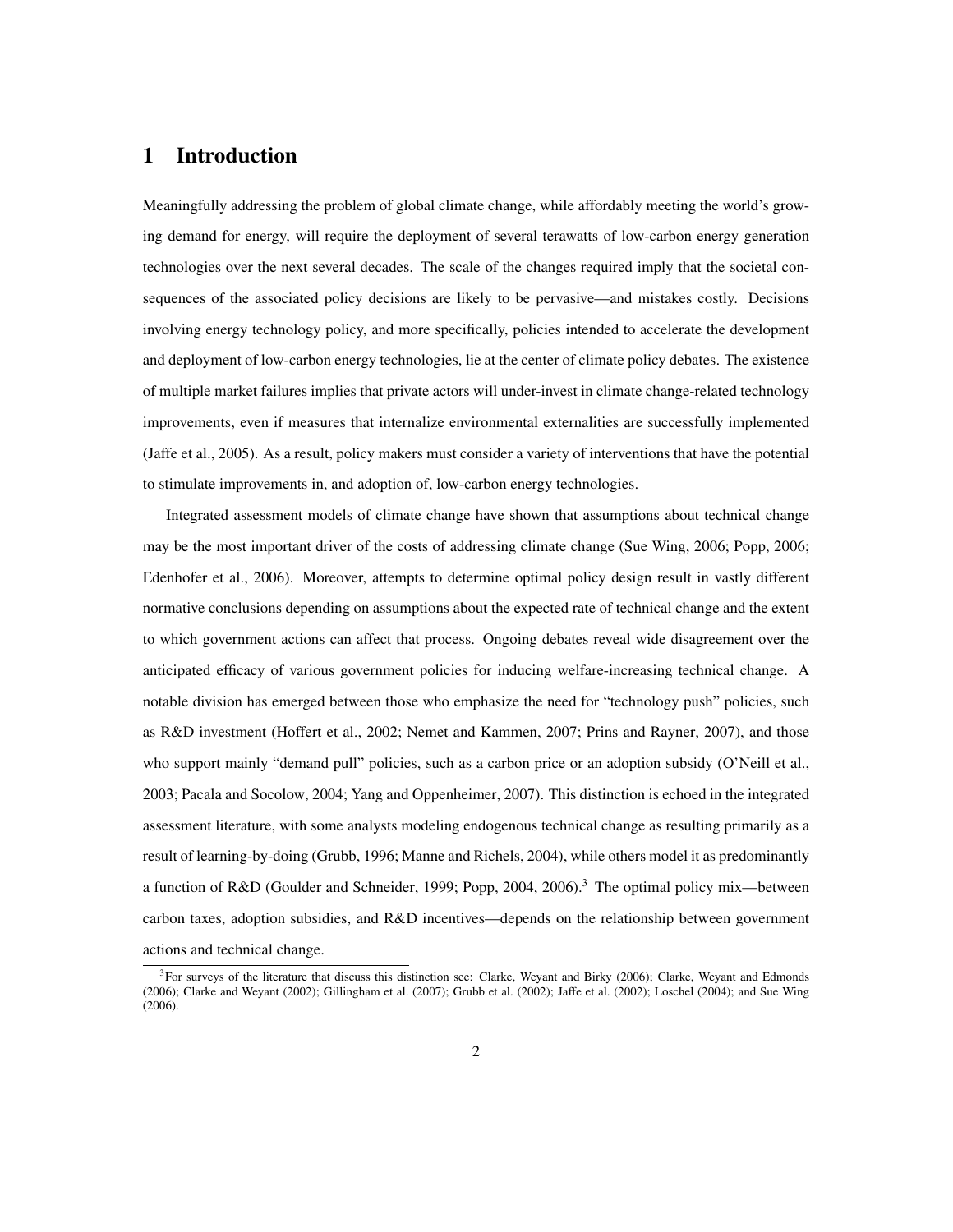Attempts to econometrically identify the effects of demand-pull and technology-push, e.g. Kouvaritakis et al. (2000); Watanabe et al. (2000); Miketa and Schrattenholzer (2004); Klaassen et al. (2005), have so far provided limited claims because of their sensitivity to assumptions about the depreciation of R&D as a knowledge stock and about the lags between policy signals and decisions to innovate; both of these parameters have proven difficult to estimate empirically. Using the observation that most technologies tend to decline in cost over time, the notion of the "experience curve" has been widely used to simulate the cost reductions that can be expected from programs that subsidize demand (Duke and Kammen, 1999; Wene, 2000; IEA, 2008). However, observed discontinuities in learning rates, perhaps resulting from omitted variable bias, limit their reliability. We make use of a methodology that shows that bottom-up cost models provide an alternative means to model the interaction between demand and cost reductions (Nemet, 2006).

The relationship between R&D investments and technical change is even more difficult to model in part due to the inherent stochasticity of the R&D process. In such cases, common to R&D management, decision analytic techniques are often used to obtain the necessarily subjective judgment of experts who are most familiar with the specific technologies (Peerenboom et al., 1989; Sharpe and Keelin, 1998; Clemen and Kwit, 2001). A report by the National Research Council (2007) recommends that the U.S. Dept. of Energy adopt a process including expert elicitations; and they provided prototype elicitations for carbon sequestration, vehicle technologies program, and four other programs. We will draw on the results of Baker et al. (Forthcoming), who have performed expert elicitations on solar photovoltaic technologies with respect to climate change.

In this paper we combine expert elicitations with a bottom-up manufacturing cost model to simulate the cost reductions that result from R&D and demand subsidies for organic PV. In addition, we consider the effects of carbon prices, the availability of supporting technologies, and alternative assumptions about model parameters. We first discuss the role that technology policy may play in reducing the cost of PV so that it can play a meaningful role in addressing climate change. In Section 3, we describe a model used to evaluate the impacts of demand subsidies and R&D. Section 4 reports the results of simulations of policy interventions, including a sensitivity analysis. In Section 5 we make comparisons of stochastic dominance and conclude in Section 6 with initial policy implications and research directions.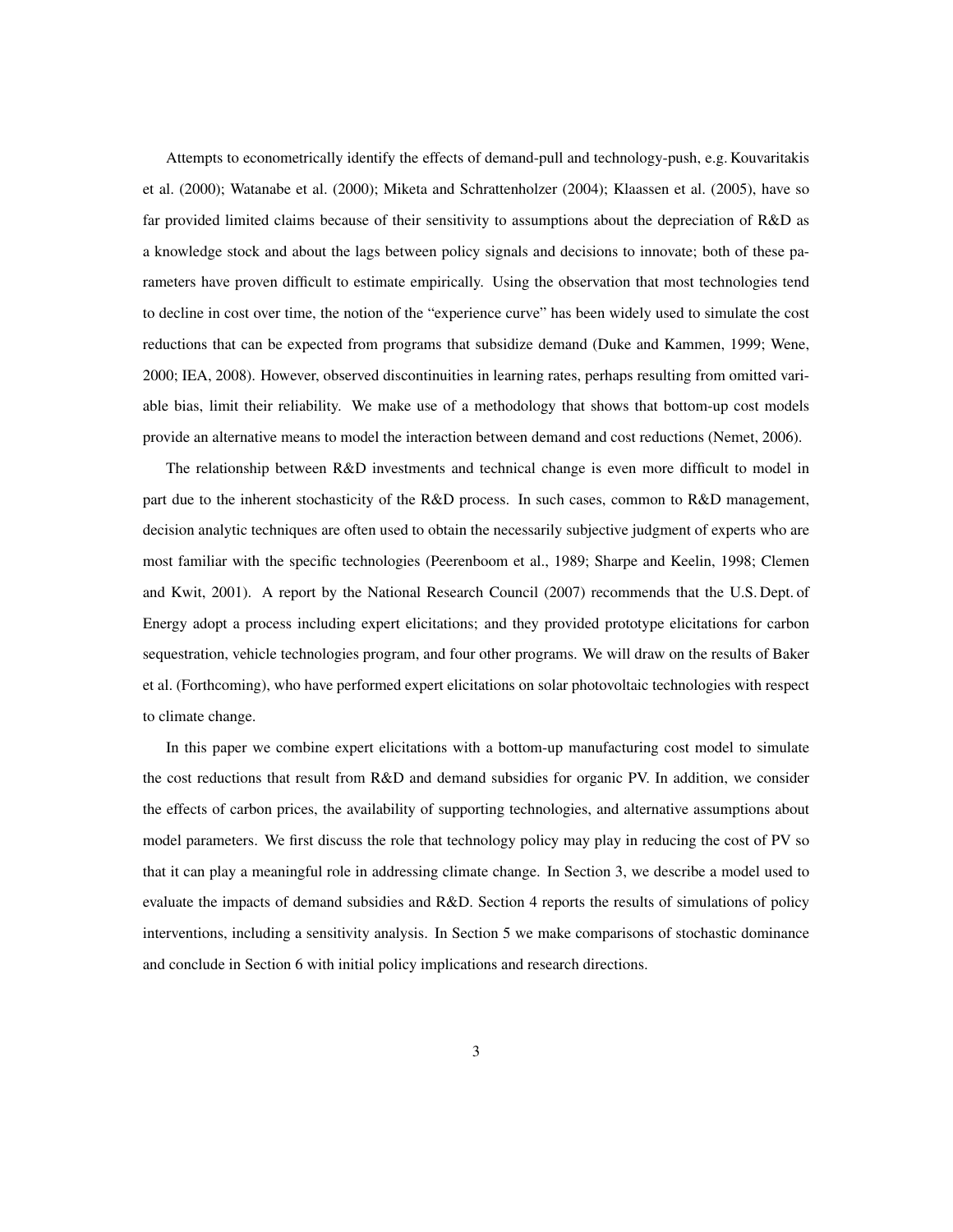## 2 Climate change, photovoltaics and technology policy

Low-carbon energy technologies, such as solar photovoltaics, will need to be much less expensive if they are to make a meaningful contribution to reducing greenhouse gas emissions. Policy choices will almost certainly affect this outcome.

#### 2.1 Organic solar PV

Among the wide range of technologies that offer means to address climate change—including nuclear fission, carbon capture and sequestration (CCS), efficiency improvements, and renewables—solar is particularly appealing because it consumes no fuel, has near-zero operations and maintenance costs, and accesses a massive resource; more energy from sunlight hits the earth in one hour than annual human consumption (Lewis, 2007). Additionally, full-life cycle accounting and ecological concerns are modest, especially relative to those of biofuels, CCS, and nuclear (Fthenakis et al., 2008). Solar photovoltaic (PV) cells use semiconductor materials that convert sunlight directly into electricity by transferring the energy of the light to electrons in the cell. While PV's current contribution to energy supply is trivial, it is of interest because costs have come down rapidly. Still, PV is far from being cost competitive in non-niche electricity markets and requires substantial future cost reductions for it to be affordably employed on a large scale.

Purely organic PV, which is the focus of this paper, is particularly intriguing because of characteristics that distinguish it from the current generation of PV, which consists of cells made from crystallized silicon. Purely organic PVs use a thin film of organic semi-conductor material for photon conversion. Because they don't require a glass substrate, organic PV cells can be manufactured on highly flexible material, leaving open the possibility of a much wider ranges of applications. These manufacturing techniques are more amenable to automation and high throughput because they involve chemical rather than mechanical production processes. That they also require only a thin layer of light-absorbing photovoltaic material, rather than a crystal structure, means that the amount of input materials needed is very low. The combination of highly automated "reel-to-reel" manufacturing processes and small materials consumption gives organic PV its most appealing distinguishing characteristics—the potential for very low manufacturing costs (Brabec, 2004). However, organic PVs are not currently manufactured on a commercial scale. Moreover, the current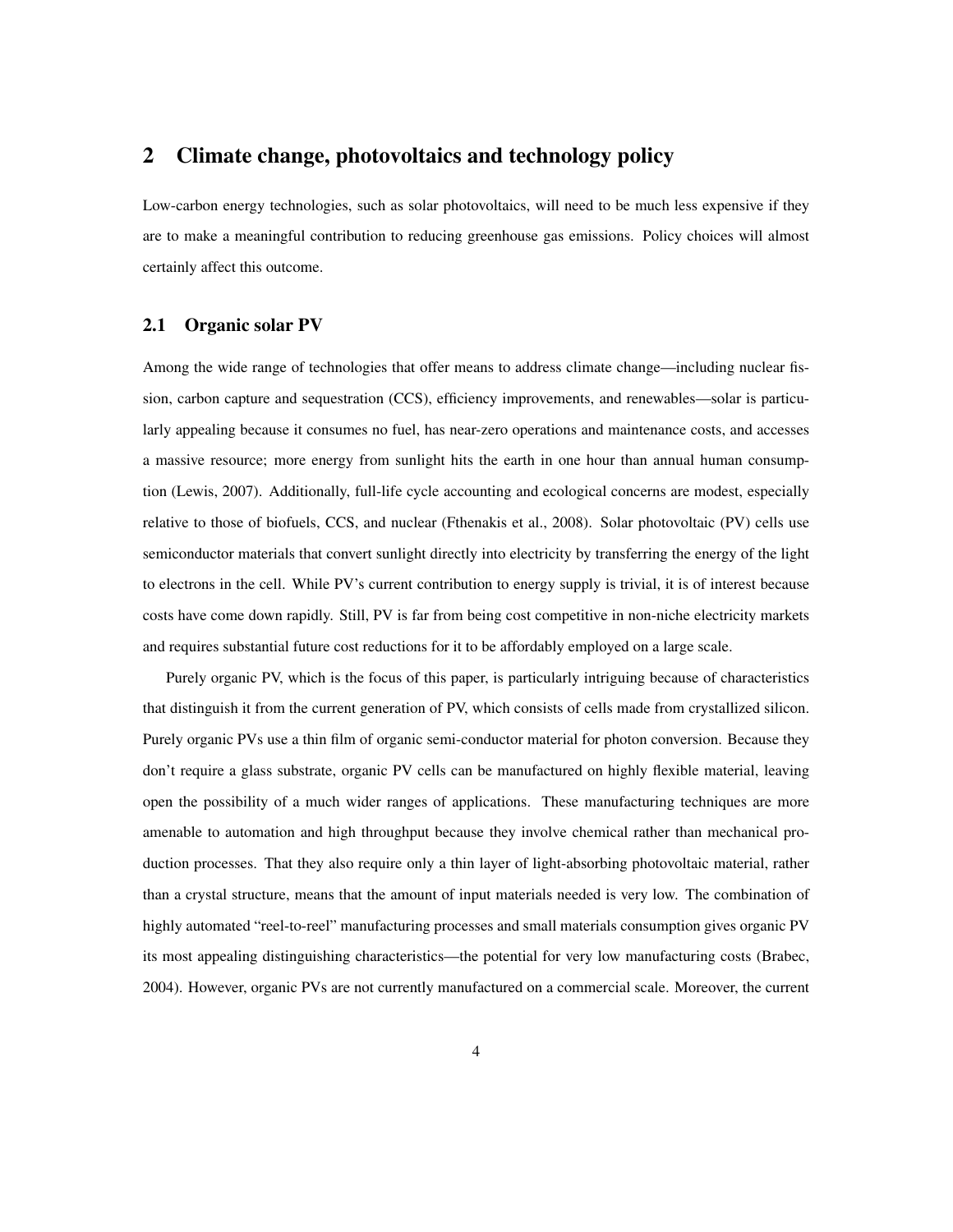models have very low efficiency, with the highest being around 5% in laboratory conditions (Ginley, 2007); and organic materials are susceptible to degradation in sunlight, leading to concerns about the lifespan of these cells.

How inexpensive does PV need to become? The residential PV industry focuses on reaching an electricity cost that that is competitive with retail electricity prices, around 10–15 cents/kWh (SEIA, 2004). Indeed, making PV competitive with retail electricity would create a massive market opportunity for the industry, perhaps in the hundreds of billions of dollars. However, in order to make a significant impact on climate change, solar will need to be deployed at a larger scale still, on the order of multiple terawatts of capacity. This magnitude of demand for PV, combined with urbanization of the world's population, mean that local solar radiation will be insufficient for on-site generation. The resulting need for transmission means that PV will need to compete with wholesale prices. And even if carbon constraints raise prices for fossil fuel generated electricity, PV will still need to compete with the expected wholesale price of nuclear power, 4 to 6 cents/kWh (Deutch et al., 2003). To be conservative, we use 4 c/kWh as our target price for large scale PV.

#### 2.2 Policy choices and cost reductions

The availability of a diverse set of low-carbon technologies with costs around this level will depend to a large extent on policy decisions. The literature on technology policy frequently distinguishes between "demand pull" instruments—government actions that stimulate innovation by enlarging the market opportunity for new technologies—and "technology push," those that reduce the cost of innovation by increasing the supply of new knowledge (Nemet, 2008). Examples of demand pull instruments include intellectual property regulation, pollution taxes (such as a carbon price), and subsidies for demand. Technology push includes government-sponsored R&D, tax credits for R&D by private firms, and support for education.

In this case of organic PV, policy can impact future cost in two ways. First, technology-push policies, such as direct government-sponsored R&D, can increase the likelihood of achieving technical breakthroughs. Our model assumes that government R&D has an impact on two technical characteristics of organic solar cells: (1) their electrical conversion efficiency, and (2) their lifetime. Second, demand-pull policies, such as demand subsidies, increase demand for organic PV and thus create opportunities for cost reductions through economies of scale and learning by doing. In our model, we consider the effects of two demand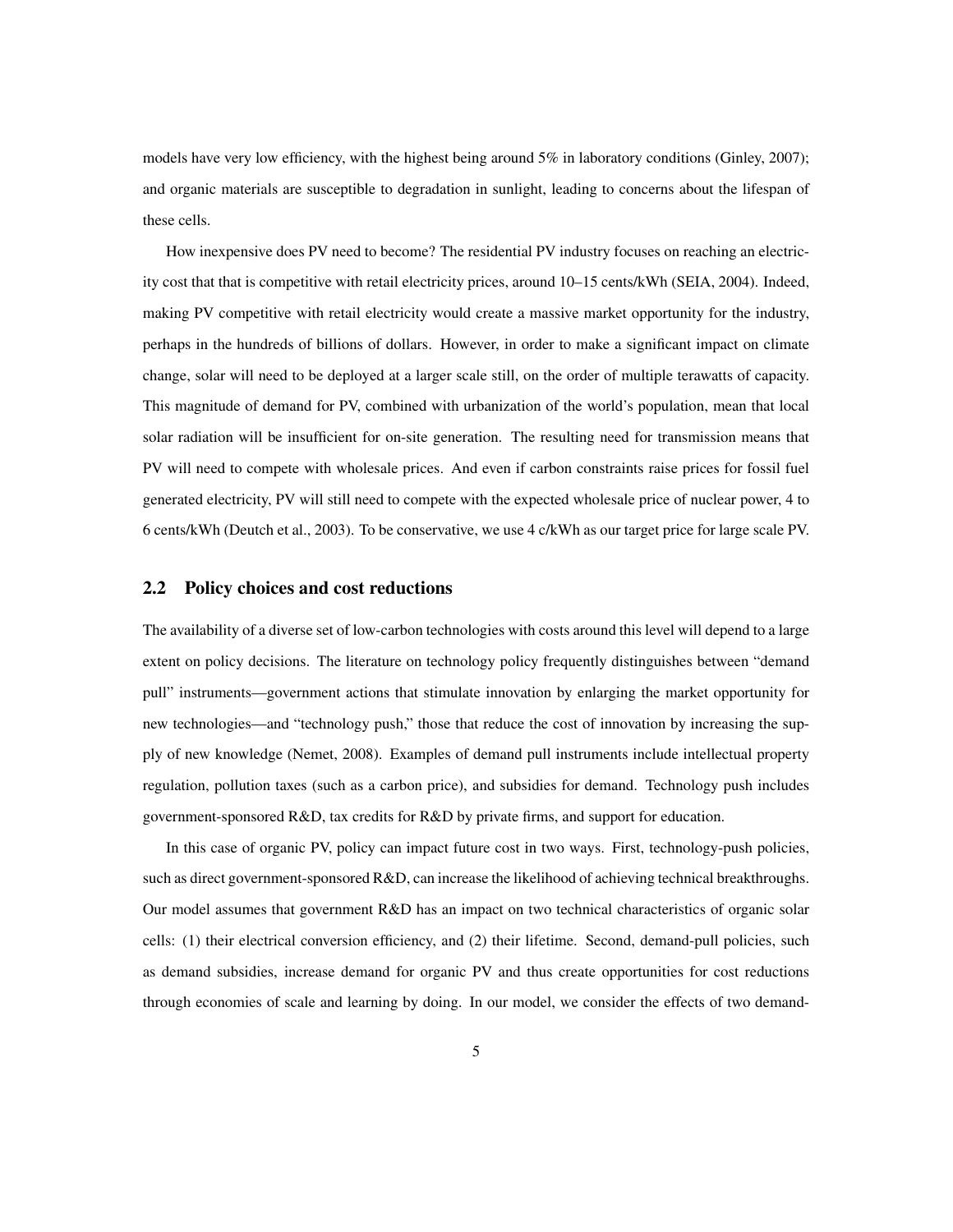pull instruments: demand subsidies and carbon prices. We model subsidies as a decision variable and treat carbon prices as an exogenous sensitivity.<sup>4</sup> In order to assess the effectiveness with which technology policy can induce technical change in organic PV, we need to determine how the specific policies—investment in R&D and demand subsidies—affect technology improvements. We draw on our prior work to identify and model the effects of these two policy instruments.

#### 2.3 Combining expert elicitations and a cost model

As part of a larger project covering a number of technologies, Baker et al. (Forthcoming) performed expert elicitations on solar PVs to determine the relationship between R&D investment and technical change. They interviewed scientists and engineers with expertise on solar technology. In conjunction with the experts they defined success endpoints for each technology and funding trajectories for each project. For purely organic solar cells, success was defined in terms of efficiency, lifetime, and manufacturing cost per  $m^2$ . They then elicited probabilities of success from the experts, along with rationales for the probabilities. In these elicitations, and in others that were part of the same group (including nuclear, carbon capture, and bio-electricity), there was often a large dispersion among experts' probabilities of achieving low costs. For example, one expert reported the probability of achieving a manufacturing cost of \$50/m<sup>2</sup> as 81%, another reported it as 2.5%. The rationale for most of the low probabilities for achieving the cost endpoints was that cost reduction is a manufacturing-driven issue and that achieving desirable production costs will require much work beyond government-funded lab research. One of the experts noted "Manufacturing costs will require a significant amount of development which is much more expensive than basic research and I do not believe that \$15M/year would be sufficient to meet this cost target with any reasonable probability."<sup>5</sup> The optimistic expert indicated that he believed that, given the right technology, the private sector was likely to get costs down to a competitive level. This wide disagreement over cost, relative to the disagreement over efficiencies, has been observed in other PV elicitation work (Curtright et al., 2008). In general, it may not be appropriate to ask scientific experts to assess the likelihood of achieving particular cost targets, since much depends on aspects outside the realm of scientific discovery, such as manufacturing processes and market

<sup>4</sup>The reason for the focus on subsidies as the primary demand-pull decision variable in this model is that they can be designed to exclusively support organic PV, whereas carbon prices enhance demand for low-carbon technologies in general.

<sup>5</sup>From Baker et al. (Forthcoming).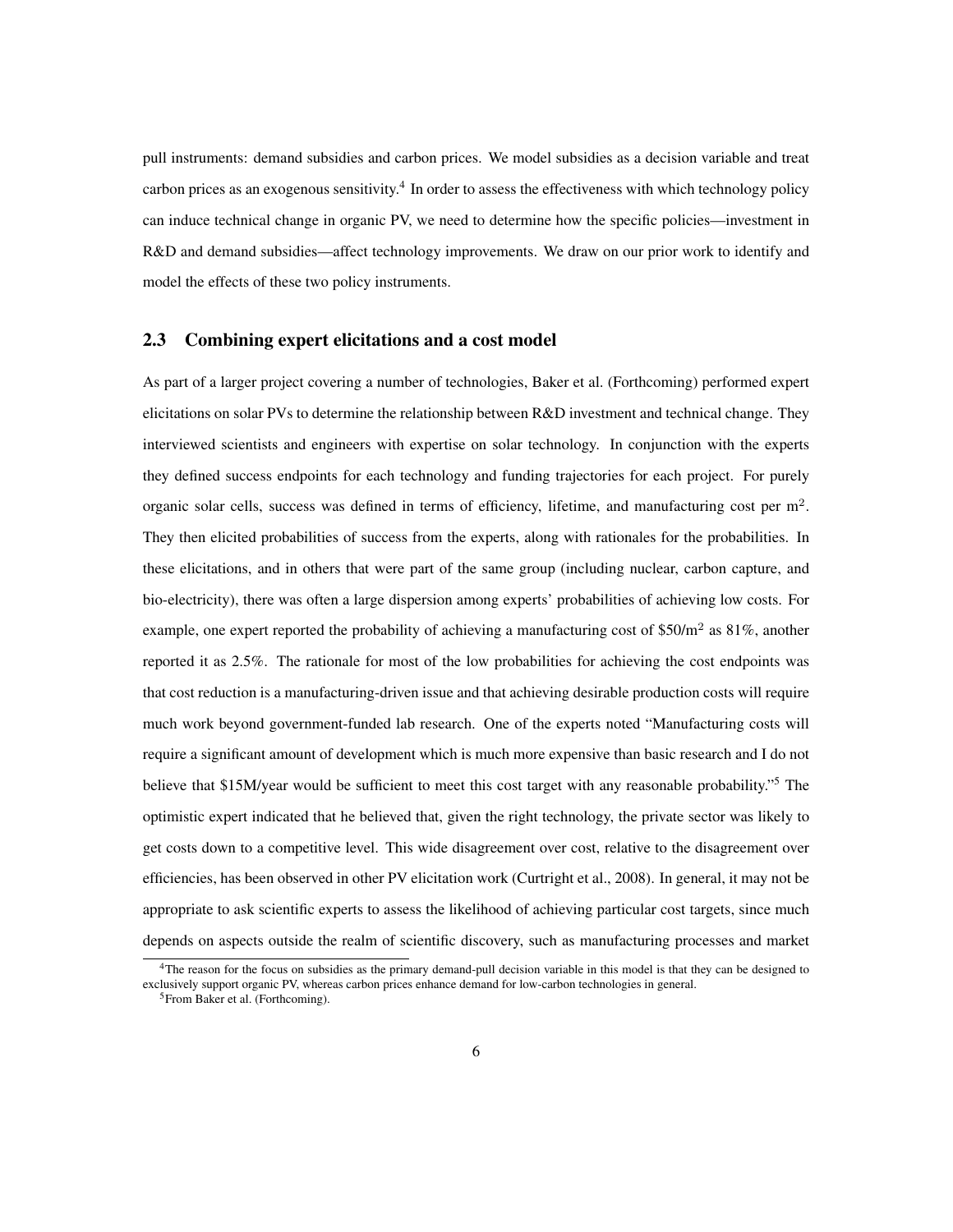demand. As a result, for the current study we use the elicitations of technical probabilities but do not use those of future manufacturing costs and instead use a cost model.

To characterize the relationship between demand and manufacturing cost, we draw on the methodology of Nemet (2006), who assembled empirical data to populate a simple engineering-based model identifying the most important factors affecting the cost of PV over the past three decades. That study found that three factors account for almost all of the observed cost reductions: (1) a two orders of magnitude increase in the size of manufacturing facilities that provided opportunities for economies of scale, (2) a doubling in the electrical conversion efficiency of commercial modules, and (3) a fall in the price of the primary input material, purified silicon. We thus model manufacturing costs as a function of economies of scale; we use the expert elicitations to model efficiency improvements; and we treat materials costs as a key sensitivity.

We developed the following methodology taking the perspective that the combination of expert elicitation with a bottom-up manufacturing cost model provides a promising avenue for more robustly understanding future technology costs. Figure 1 is a diagram representing the relationship between R&D investment and demand subsidies to the cost of electricity. In our model R&D has a stochastic impact on the efficiency and the lifetime of the solar cells. We model adoption subsidies as having an impact on cost by enabling economies of scale through increasing demand. The solid lines represent deterministic relationships; the dashed lines represent uncertain relationships; the positive and negative signs represent the direction of the relationship; and the bold-faced nodes represent decisions. We use this schema to evaluate the uncertain impact of combinations of R&D investments and subsides on the the cost of electricity over time. The central question of this paper is how R&D investment policies interact with demand subsidy policies to impact the cost of electricity from PV.

## 3 A model of the effects of subsidies and R&D on PV costs

This section describes how we modeled the future cost of PV. First, we discuss the components of manufacturing cost for organic PV, including discussion of which components may decline with increasing scale and how we calculate the cost of electricity from PV. Second, we describe how we estimated future demand for PV and how changes in demand affect the components of manufacturing cost. Third, we provide details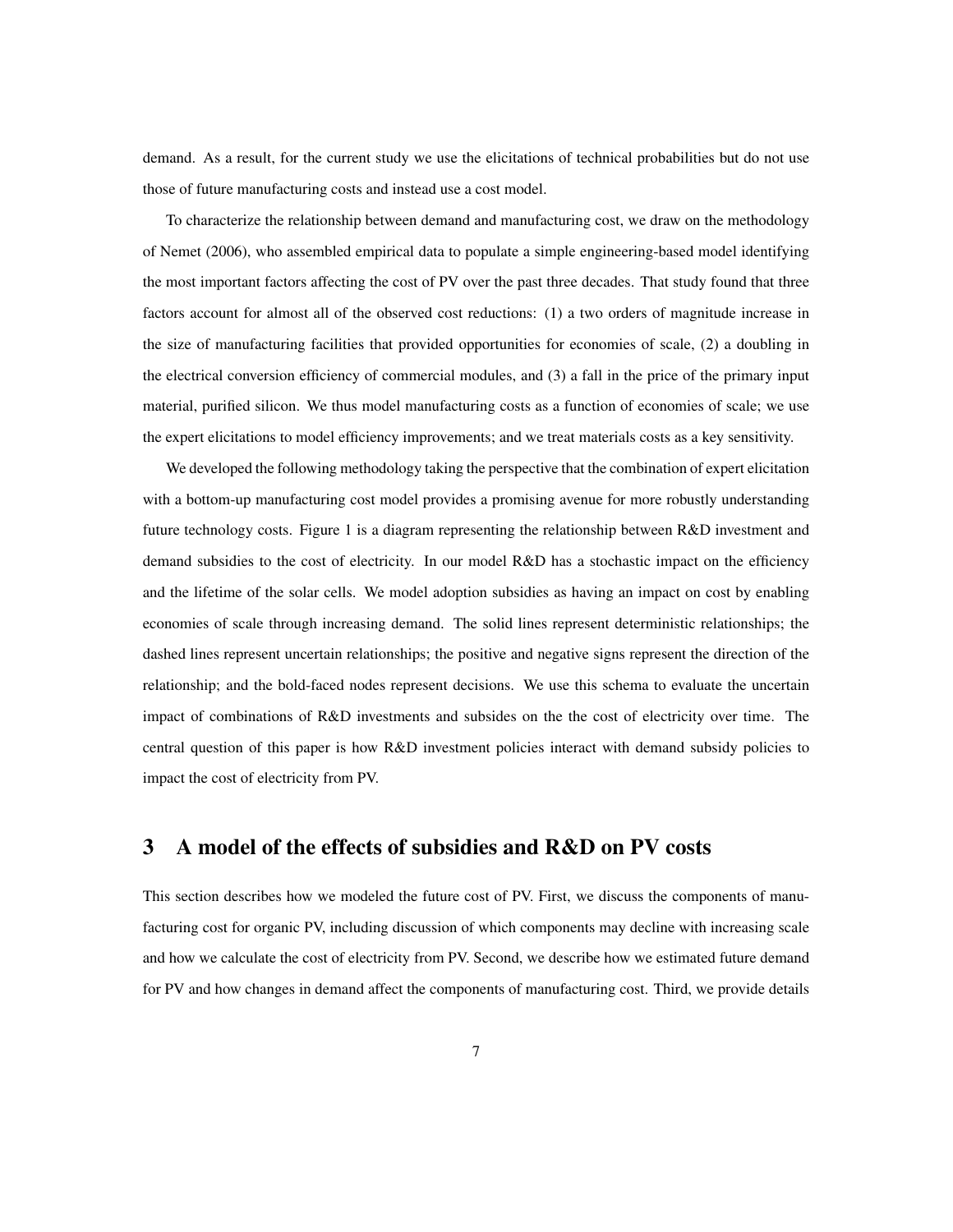

Figure 1: Influences on cost of PV electricity. Signs (+ and −) represent direction of relationship.

about how we simulated subsidies and, fourth, discuss the impacts of R&D.

#### 3.1 Cost of electricity from PV

The objectives of this section are to quantify the components of cost for producing electricity from organic PV, and to identify the factors influencing these components so that costs can be dynamically modeled. For the former, we draw on detailed engineering-based studies of manufacturing costs, which we describe below.

To identify the influences, we use the results of a bottom-up model developed by Nemet (2006) to estimate how changes in the components of the PV manufacturing process have affected the cost of PV modules over time. A useful result for the current study is that certain components of cost improved with R&D investment, while others responded to increased deployment of the technology. In the case of crystalline silicon PV, almost all of the cost reductions observed over two decades are attributable to three factors, which responded to distinct influences: (1) the doubling in electrical efficiency resulted from investments in R&D, (2) economies of scale in manufacturing were driven by increased expectations about future demand, and (3) the decline in the costs of input materials, primarily purified silicon, was an exogenous spillover benefit from the information technology industry. We apply this identification of influences on PV costs to the current study and categorize changes in each of the cost components as a result of R&D, manufacturing scale, or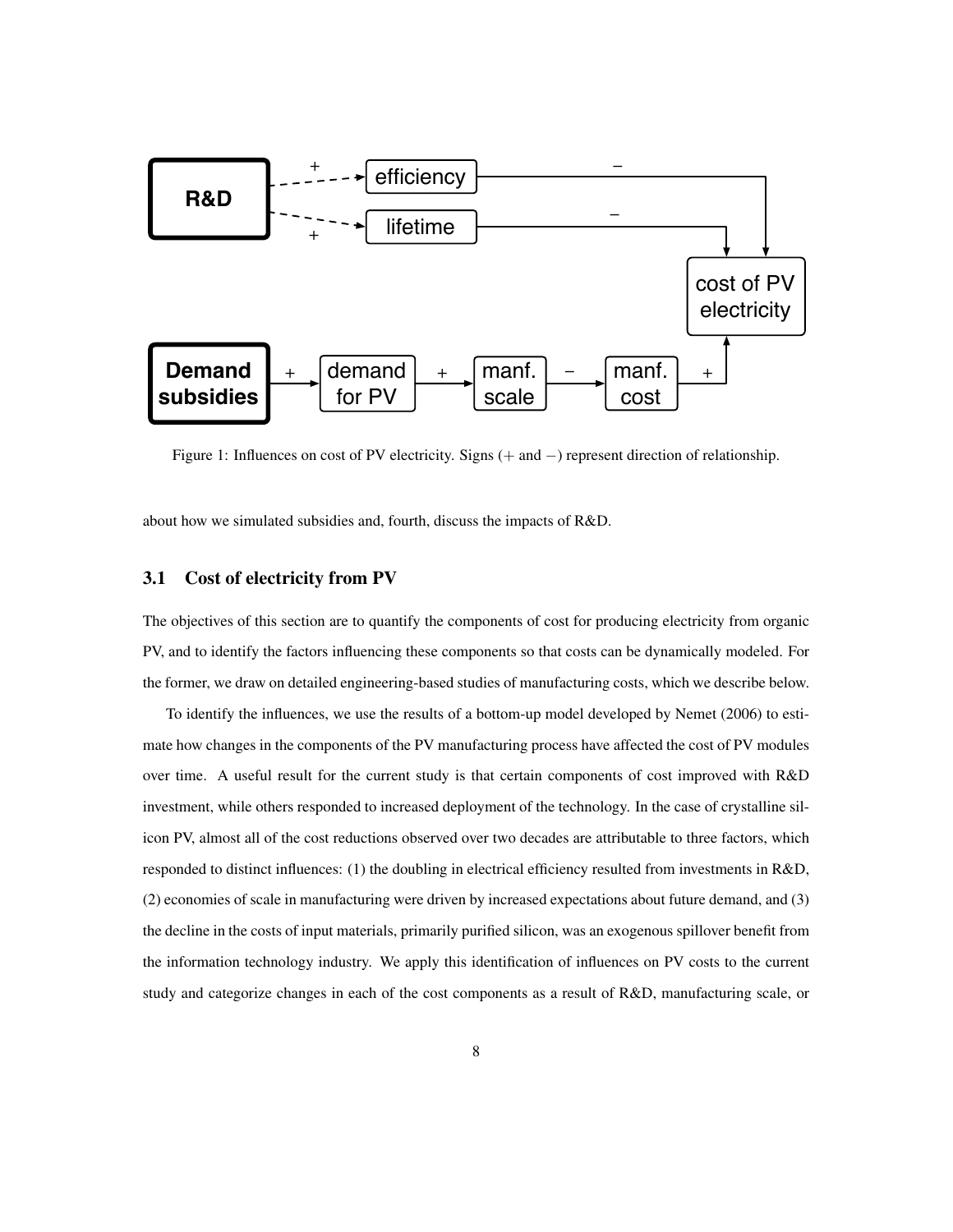exogenous. A central assumption in our model is that manufacturing and balance of system costs decrease with scale, and cell efficiency and lifetime increase (stochastically) with R&D. In the rest of section 3.1 we describe the levels of these components for organic PV and describe a simple cost model that we use to estimate the levelized cost of electricity from organic photovoltaics.

#### 3.1.1 Manufacturing costs

This section uses the results of an analysis by Kalowekamo (2007) of the estimated costs of manufacturing purely organic PVs. Within this description we discuss which of the factors are likely to change with increases in manufacturing scale, drawing on that study as well as work on thin-film PV manufacturing (Maycock, 2003; Keshner and Arya, 2004). Table 1 summarizes the cost structure we use in our model.

Materials costs In our base case, costs for materials decline through economies of scale in production and through learning-by-doing, which enables the use of less input material per unit of output (Keshner and Arya, 2004). We also assess, in a sensitivity analysis, the case in which materials costs are static, perhaps due to scarcity offsetting scale and learning by doing.

Process costs We divide process costs into their labor and capital components and assume in our base case that both labor and capital decrease with scale, per unit of output. Labor productivity increases with scale both as a result of learning by doing (Arrow, 1962) and because higher output justifies investment in new specialized machinery that allows the substitution of capital for labor (Neuhoff et al., 2007). In addition to specialization, capital productivity improves with scale because each of the steps involved in manufacturing substrate preparation, screen printing, vacuum evaporation, encapsulation, electrical interconnection—either exists as, or is analogous to, an industrial process that exhibits economies of scale properties. We include sensitivity analysis of the case in which these costs do not fall with scale.

Overhead costs A portion of overhead costs—rent, electricity, water, machinery maintenance, and product warranties—include fixed costs, which can be dispersed over a larger output. In addition, warranties will become less expensive as reliability improves. On the other hand, some of these costs, such as water and electricity use, are variable, providing minimal per unit savings from larger production (Fthenakis and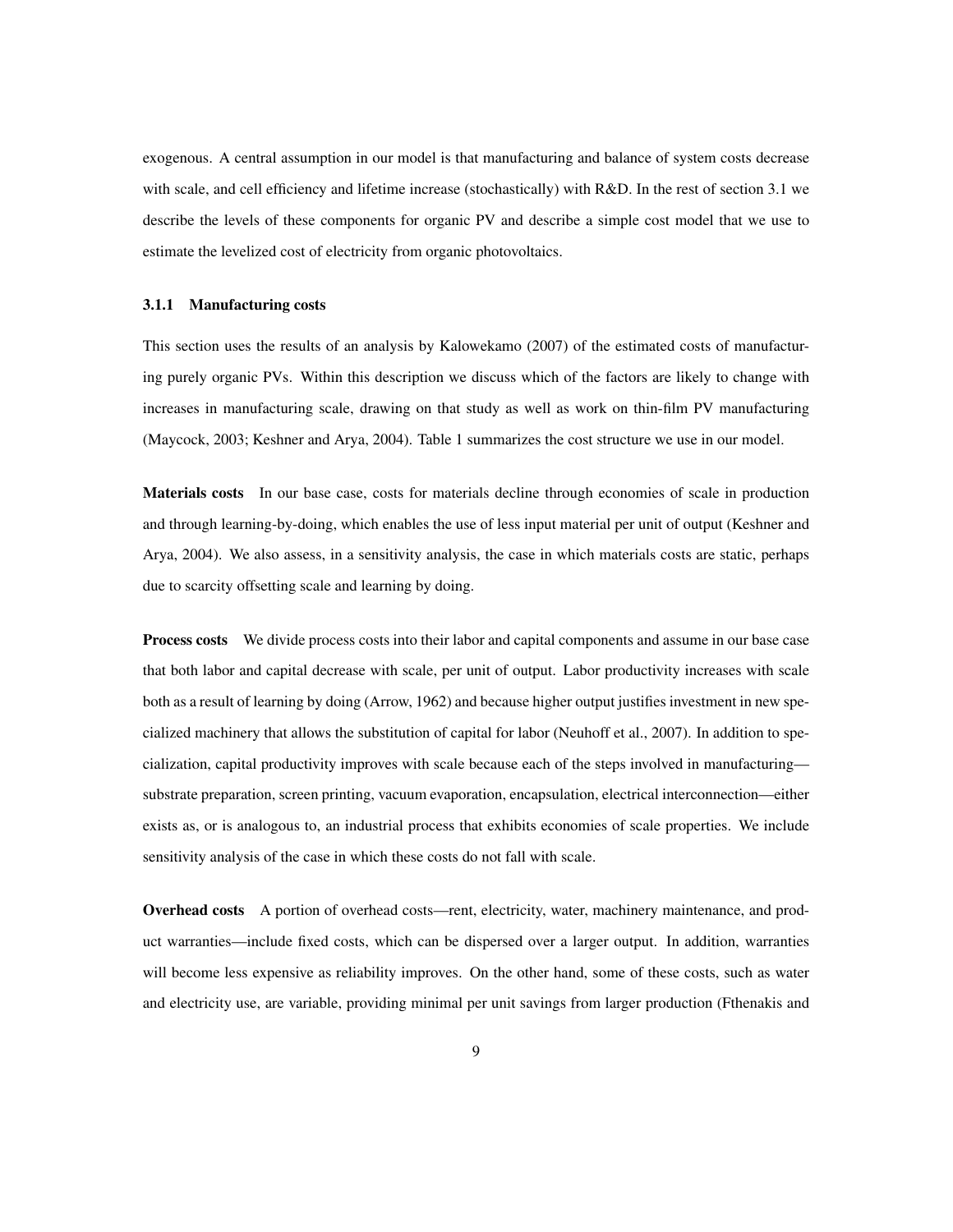| Cost component            | Costs                       | Portion  | Unit cost     | h                |
|---------------------------|-----------------------------|----------|---------------|------------------|
|                           | $(\frac{\mathcal{S}}{m^2})$ | of total | $f$ (output)  | value            |
| Materials                 | 28.15                       | 37%      | Declining     | 0.2              |
| Processes (labor costs)   | 8.00                        | 11%      | Declining     | 0.2              |
| Processes (capital costs) | 23.50                       | 31%      | Declining     | 0.2              |
| Overhead (fixed)          | 8.18                        | 11%      | Declining     | 0.2              |
| Overhead (variable)       | 8.18                        | 11%      | <b>Static</b> | $\left( \right)$ |
| Total                     | 76.00                       |          |               |                  |

Table 1: Components of base case manufacturing cost and relationship between unit cost and output. Values for costs are from Kalowekamo (2007) and values for *b* are discussed in section 3.2.3.

Alsema, 2006). We assume that half of these overhead costs are fixed and half are variable, and apply a scaling factor only to the former.

#### 3.1.2 Balance of Systems Costs

Balance of systems (BOS) costs include all of the labor and capital necessary for a PV system to produce electricity in addition to the PV panels themselves. With current technology, these costs include inverters to convert direct current to alternating current, as well as the rooftop mounting equipment, wiring, and labor involved with installing systems. Historically, the costs of inverters have declined with scale in production, although installation costs have not (Schaeffer et al., 2004; Hegedus and Okubo, 2005). In this case, we assume that total BOS costs decline with scale. The shift toward building-integrated installations and the possibility of large generating facilities, both of which obviate the need for custom installation, make large reductions in BOS costs feasible. We analyze the sensitivity of the model to the case in which these reductions are limited.

#### 3.1.3 Levelized electricity cost

To compete in the market place, PV will need to have a levelized cost of electricity (LEC), in \$/kWh, comparable to competing means of electricity generation. Here, we calculate LEC as a function of manufacturing and BOS costs, technical characteristics of the devices (lifetimes and efficiencies), and incoming solar radiation. We provide an example using our base case and list the values in Table 2.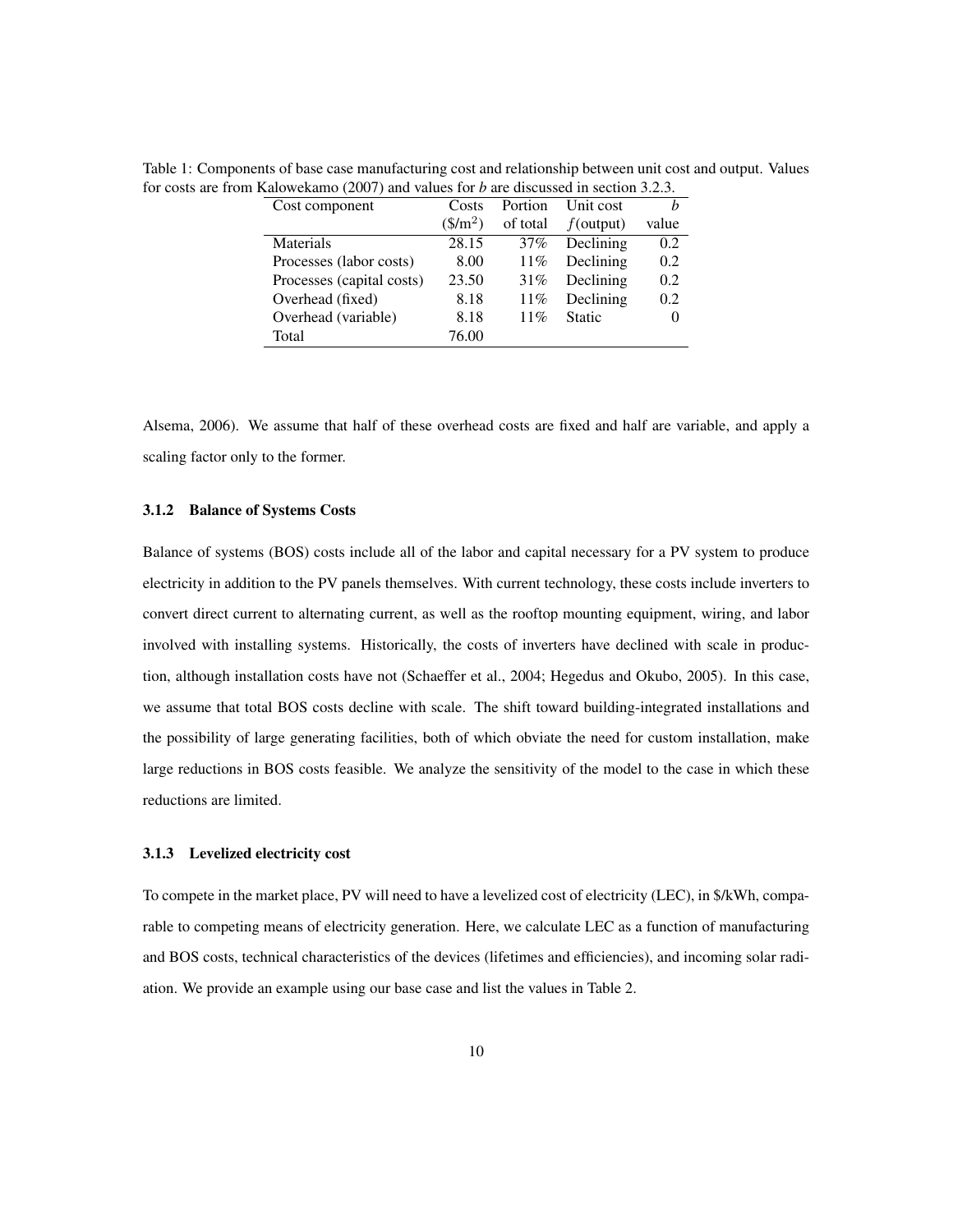| Variable             | Symbol | Baseline value                | Treatment |
|----------------------|--------|-------------------------------|-----------|
|                      |        | (2020)                        | in Model  |
| Manufacturing cost   | M      | $$76/m^2$                     | dynamic   |
| Yield                | Y      | 95%                           | static    |
| <b>BOS</b> cost      | BOS    | $$75/m^2$                     | dynamic   |
| Efficiency           | η      | $5\%$                         | dynamic   |
| Peak solar radiation | S      | 878W/m <sup>2</sup>           | static    |
| Cost at peak         | $C_p$  | \$3.53/ $W_p$                 | dynamic   |
| Mean solar radiation | I      | $4.4$ kWh/m <sup>2</sup> /day | static    |
| Capacity factor      | F      | 18.3%                         | static    |
| Lifetime             | L      | 5 years                       | dynamic   |
| Discount rate        | δ      | 7%                            | static    |
| O&M                  | OМ     | \$0/kWh                       | static    |
| Levelized elec. cost | C      | \$0.54/kWh                    | dynamic   |

Table 2: Base case values for calculating levelized electricity cost

We begin with a panel manufacturing cost  $(M)$  of \$76 per square meter and a yield  $(Y)$  of 95%, resulting in a cost per usable device of \$80/ $m^2$ . Adding \$75/ $m^2$  for BOS costs results in a total cost per area of \$155/m<sup>2</sup>. Next, we make assumptions about incoming solar radiation, both at peak and on average. Based on observations from seven large urban areas around the world, we use a value for peak incoming solar radiation (S) of 878 W/m<sup>2</sup> (Nemet, 2007). At this level of sunlight, a PV device with 5% efficiency ( $\eta$ ) produces 44 W/m<sup>2</sup>. Dividing this areal cost by the peak power generated per square meter gives \$3.53 per peak watt of power output  $(C_p)$ :

$$
C_p = \frac{\frac{M}{Y} + BOS}{S \cdot \eta} \tag{1}
$$

We apply a capacity factor of 18.3% to take into account that PV cells only operate at a fraction of peak power when averaged over the course of a year, due to the diurnal cycle, seasonal variation in sun angle, and cloud cover.<sup>6</sup> We then calculate the levelized cost of PV electricity  $(C)$  by amortizing the capital cost of a watt of PVs,  $C_p$ , at a 7% discount rate ( $\delta$ ) over a 5-year lifetime (L), and dividing the result by the energy

<sup>&</sup>lt;sup>6</sup>See the Appendix for our calculation of an  $18.3\%$  capacity factor.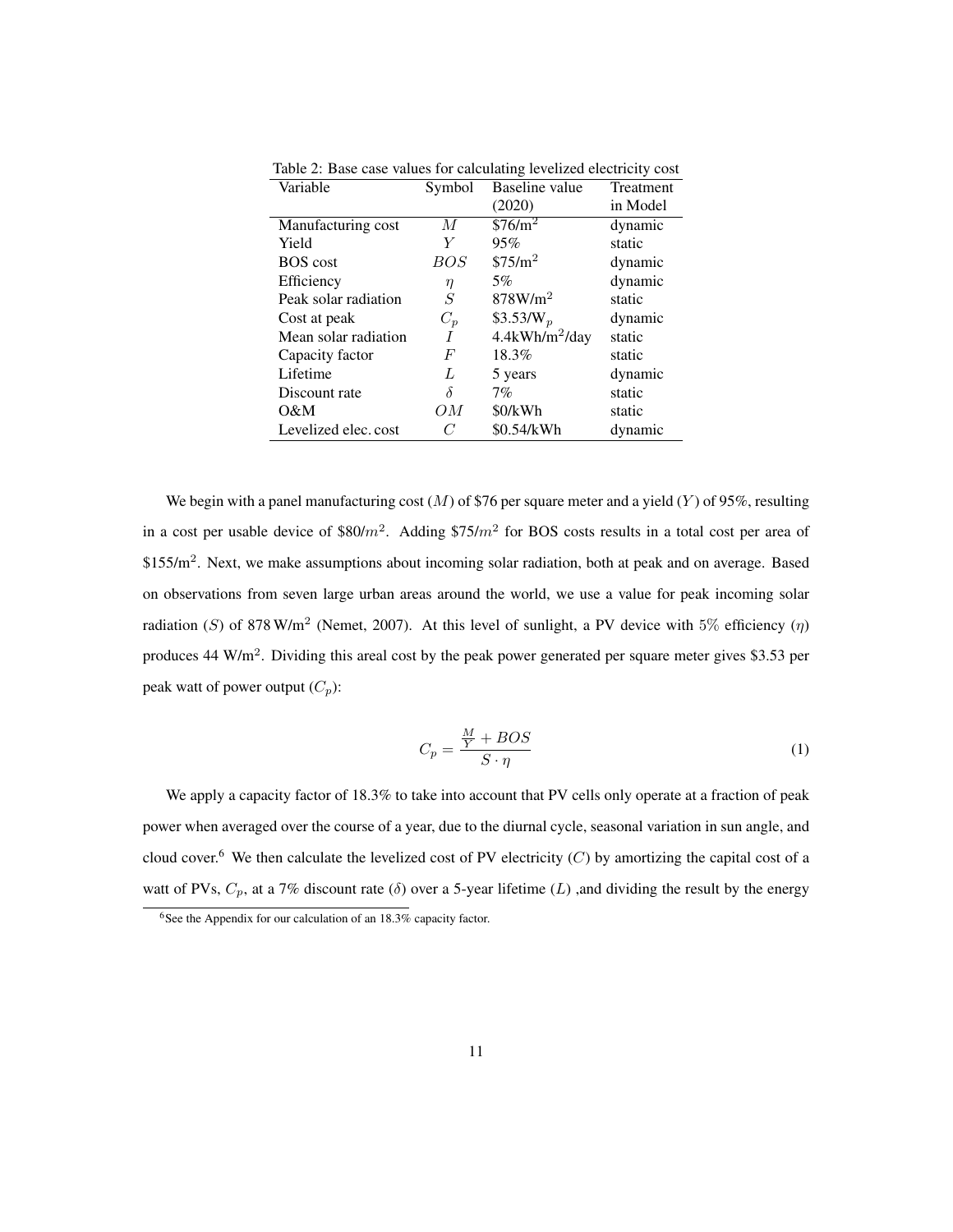Table 3: Sensitivity of levelized cost (C), in \$/kWh, to manufacturing costs and combinations of technical characteristics of PVs.

| Lifetime $(L)$ :      | 5v   | 30y  | 15y  |
|-----------------------|------|------|------|
| Efficiency $(\eta)$ : | 5%   | 15%  | 31%  |
| Manf. cost $(M)$ :    |      |      |      |
| \$100/m <sup>2</sup>  | 0.61 | 0.08 | 0.04 |
| $$50/m^2$             | 0.43 | 0.06 | 0.03 |
| $$25/m^2$             | 0.35 | 0.05 | 0.03 |

produced in a year: F multiplied by the number of hours in a year  $(h)$ , 8760 (Stavy, 2002).<sup>7</sup>

$$
C = \frac{C_p}{F \cdot h} \cdot \frac{\delta}{\left(1 - (1 + \delta)^{-L}\right)}\tag{2}
$$

As a demonstration of the sensitivity of  $C$  to the main items we assess in this study, Table 3 shows the effects of manufacturing costs and combinations of efficiency and lifetime. As we discuss in the following sections, successful R&D will move the technical characteristics of PVs to the right—to higher efficiencies and lifetimes. Increased demand has the effect of moving the technology downward on the table, to lower manufacturing costs.

#### 3.2 The effect of changes in demand on PV costs

In this section we describe our methodology for calculating the effect of changes in demand for PV on its levelized cost over time. We estimate the quantity of new PV systems demanded, and the resulting scale of manufacturing plants, using demand curves for PV electricity. We apply these changes in manufacturing scale to the cost model described in section 3.1 to estimate cost reductions that result from increasing demand for PV over time. The model operates in 5-year increments.

#### 3.2.1 Demand for PV electricity

We derive future demand curves for PV using MiniCAM, a technologically-detailed integrated assessment model.<sup>8</sup> Demand for PV depends in part on its cost and in part on the characteristics of competing and

<sup>7</sup>We assume maintenance costs (OM) to be zero.

<sup>&</sup>lt;sup>8</sup>See Brenkert et al. (2003) and Edmonds et al. (2005) for more discussion of the model.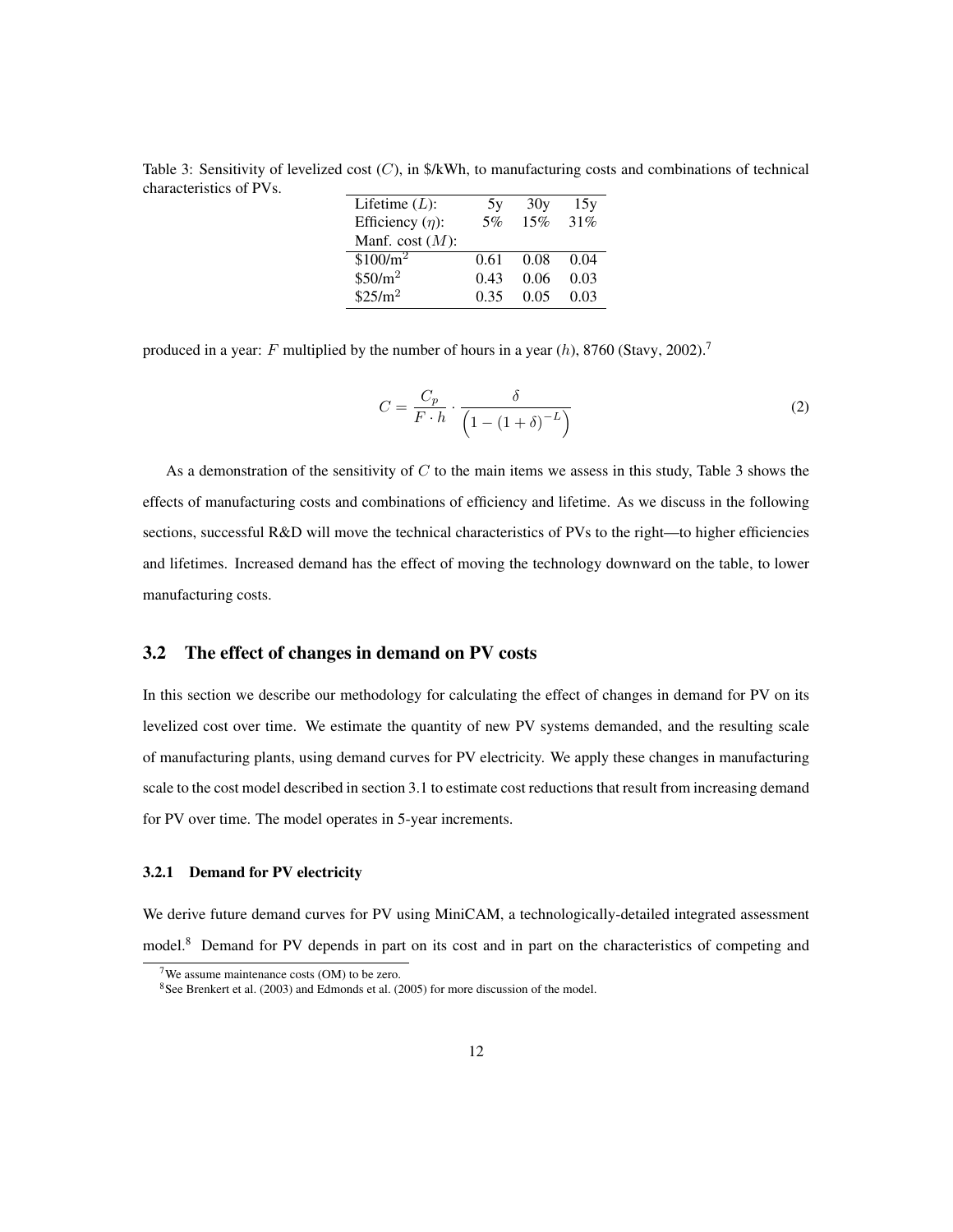supporting technologies. Assumptions for technologies other than solar PV are based on the version of MiniCAM used in the U.S. federal government's Climate Change Science Program (CCSP) reference case (Clarke et al., 2007). In particular, nuclear power is assumed to be widely available but the cost of CCS is assumed to be prohibitively high. We consider climate policy as an exogenous feature and take into account carbon prices, whether through a tax or a cap-and-trade scheme, of \$0, \$10, \$100, and \$1000 per ton of carbon.

To account for the effects of PV's intermittence, the analysis here was conducted under two possible regimes. In the base case, which we call "backup generation", we assume that natural gas power plants are required as backup generation to ensure grid reliability. As PV's share of electricity generation increases, the amount of back up generation required per PV installation increases such that once PV deployment reaches 20%, one MW of back up capacity is required for each additional MW of PV capacity. In the second regime, "free storage," a zero-cost electricity storage technology is available so that no additional backup is required.

As an example, Figure 2 shows demand curves for PV in 2040, which we derived from MiniCAM. The figure on the left uses the base case assumption of *backup generation*, and the figure on the right uses the assumption of *free storage*. To show the effect of a carbon price in each case, we display demand curves for the extreme cases of \$0 and \$1000/ton. Because the demand curves were originally defined in terms of energy demanded (exajoules), we convert demand into units of PV capacity needed to produce that energy (terawatts). Using the assumptions from above for capacity factor, we estimate the amount of installed PV capacity at time, t required to provide the PV energy demanded:

$$
K_t = \frac{E_t}{h \cdot F} \tag{3}
$$

where  $K$  is total installed capacity, measured in TW, and  $E$  is total energy demand, measured in TWh. Note that the availability of free storage has little effect when the cost is high,  $\geq 0.10$  cents/kWh; but has a large effect at lower costs, where the constraint on backup effectively constrains the amount of solar that is deployed.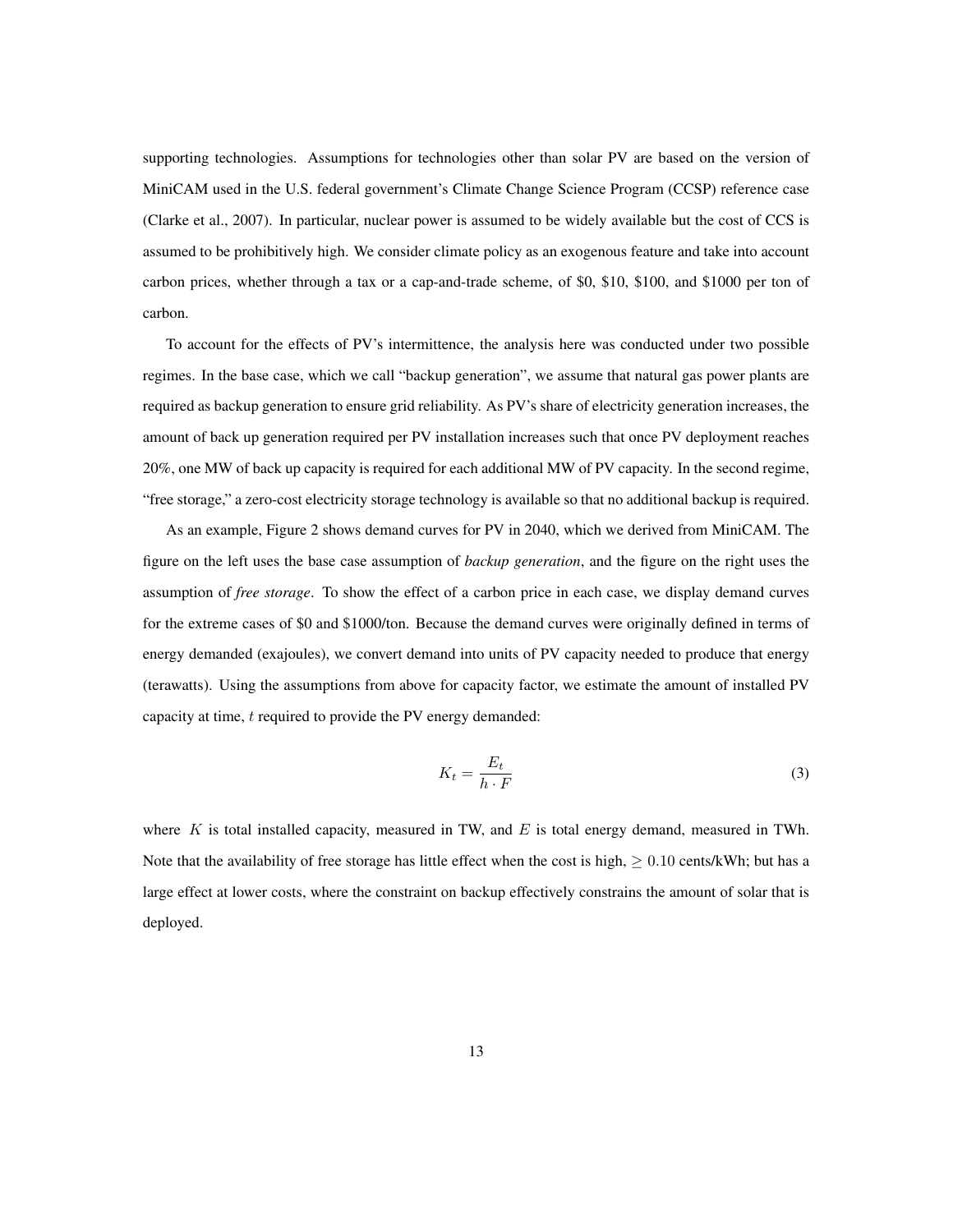

Figure 2: Demand curves for PV electricity in 2040.

#### 3.2.2 The effect of changes in demand on manufacturing scale

In this section we address the question: how large would manufacturing facilities become at a new level of demand? Meeting demand for PV electricity requires having a sufficient quantity of PV installed. To calculate the resulting changes in the size of manufacturing plants, we estimate the annual new capacity being manufactured in each 5-year period,  $k_t$ . We assume that manufacturers have five years to build sufficient capacity to meet a new level of demand, so demand is satisfied at the end of each 5-year period.

In each 5-year period, the quantity of PV systems manufactured is equal to the quantity of new systems necessary to meet the new level of demand, which is the sum of incremental capacity demanded and replacements of retired PV systems. Incremental capacity is the difference between the total GW of installed capacity in period t,  $K_t$  and the installed capacity in the previous period,  $K_{t-5}$ . As systems are installed, we project the date at which they will be retired based on the lifetime  $(L)$  of systems when they were installed,  $t + L$ . Note that the lifetime of systems can change over time as the technology improves. We describe the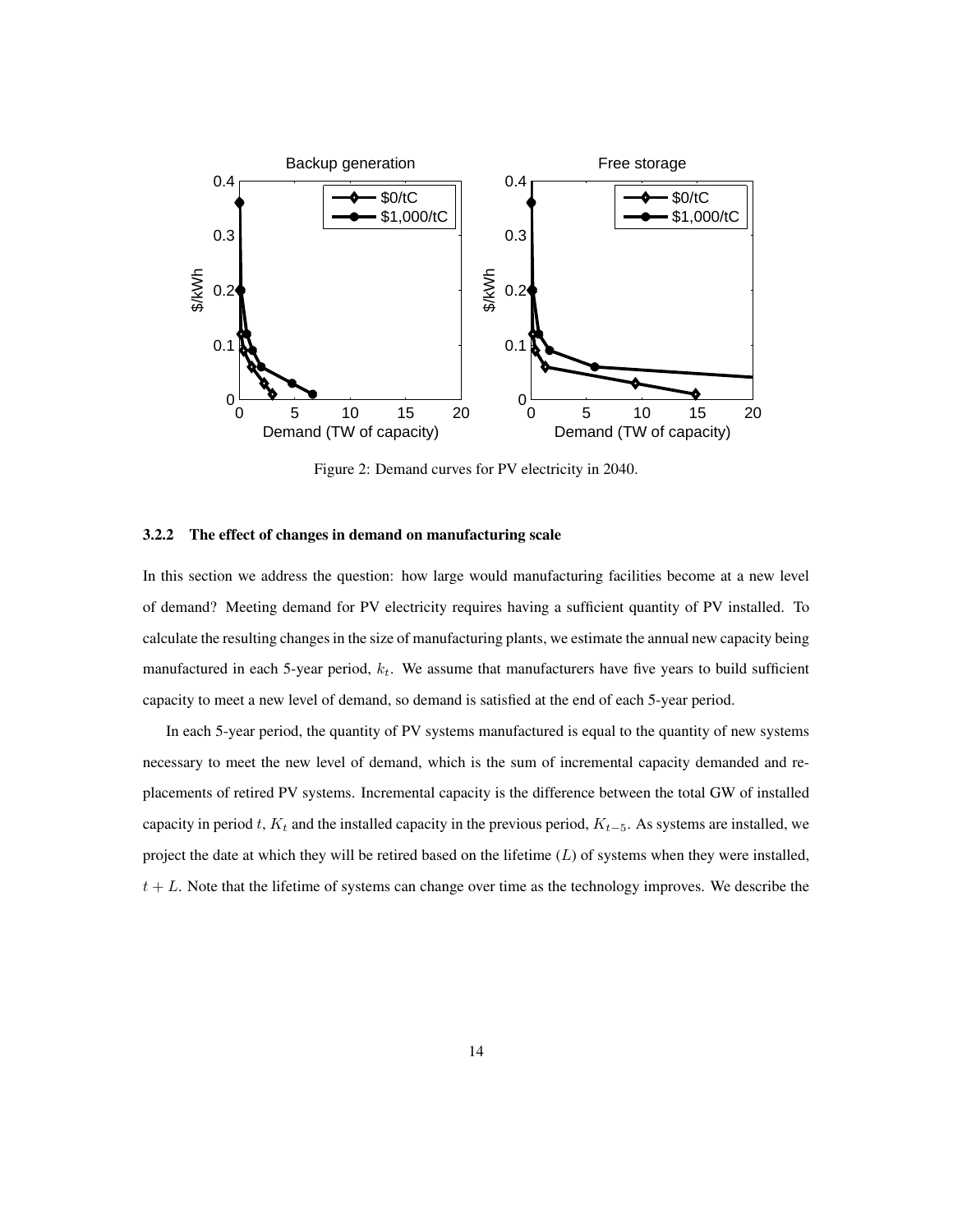quantity of capacity retired at each time t as  $R_t$ .<sup>9</sup> The new PV capacity installed in time, t is thus:

$$
k_t = K_t - K_{t-5} + R_t \tag{4}
$$

#### 3.2.3 The effect of manufacturing scale on cost

Manufacturing costs fall with increasing plant size due to economies of scale, substitution of capital for labor, and learning-by-doing. We apply scaling factors to each of the components of manufacturing cost to estimate the cost reductions that will result from larger production volumes. Each of the five manufacturing cost components described in Section 3.1.1, i has a manufacturing cost of  $m_i$  in units of \$/m<sup>2</sup>. The total manufacturing cost, M is the sum of the five  $m_i$  values. The effect of increasing plant size on manufacturing cost,  $M$  at time,  $t$  is estimated using equation 5 below.

We use an overall scaling factor for M of  $b = -0.18$ , based on previous studies of economies of scale in PV, semi-conductors, and engineering equipment (Remer and Chai, 1990; Gruber, 1996). Because we are interested in estimating a lower bound on cost, we chose a value toward the lower end of the range of assumptions used in studies that calculate future cost savings for large scale PV plants,  $b = -0.07$  to  $-0.20$ (Bruton and Woodock, 1997; Ghannam et al., 1997; Maycock, 1997; Frantzis et al., 2000; Rohatgi, 2003; Frantzis et al., 2000). Because our study differentiates between manufacturing costs that decline with scale and those that do not, we set the scaling factors for the individual components,  $b_i$  such that the overall effect on M is equivalent to  $b = -0.18$ . Consequently, a scaling factor of  $b_i = -0.20$  was applied to each of the cost components that show cost reductions with scale and of  $b_i = 0$  for those costs that are static (see Table 1). Manufacturing costs are calculated in each period as follows:

$$
M_t = \sum_{i=1}^{5} m_{i,t-5} \cdot \left(\frac{k_t}{k_{t-5}}\right)^{b_i}
$$
 (5)

Because we assume that the manufacturing scale of the price-setting firm is proportional to the size of demand for new PV systems  $k_t$ , the scaling factor is also proportional to changes in  $k$ .<sup>10</sup> Table 4 shows

<sup>&</sup>lt;sup>9</sup>In our simulations we include retirements of legacy crystalline PV systems, which are installed through 2020, when organic PV begins to replace it.

 $10$ This assumption is consistent with industry heuristics gleaned from interviews (Taylor et al., 2007).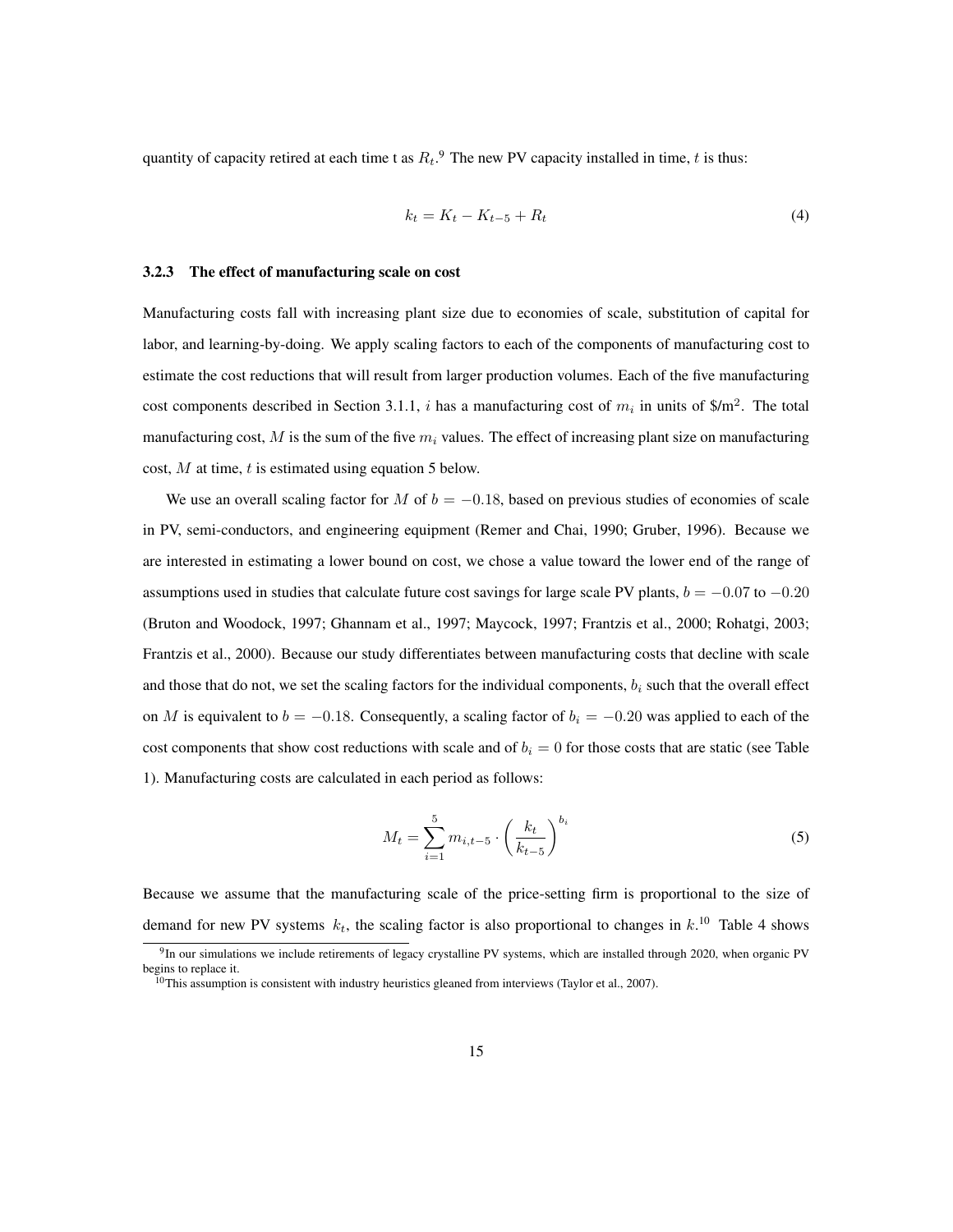| Plant size | Cost                        | LEC      |
|------------|-----------------------------|----------|
| MW/year    | $(\frac{\mathcal{S}}{m_2})$ | (\$/kWh) |
|            | M                           | C        |
| 10         | 80.0                        | 0.54     |
| 20         | 70.8                        | 0.47     |
| 100        | 53.7                        | 0.35     |
| 500        | 41.3                        | 0.26     |
| 1,000      | 37.0                        | 0.23     |
| 2,000      | 33.3                        | 0.21     |
| 12,000     | 25.9                        | 0.15     |
|            |                             |          |

Table 4: An example of the effect of manufacturing scale on manufacturing cost of PV modules and electricity cost of PV systems using base case assumptions from above.

the effect of increasing plant size on the cost of manufacturing. The cost of PV electricity that results from this new level of  $M$  is calculated using equations 1 and 2 in section 3.1.3. In our model, costs do not rise if demand shrinks; we assume that plants last many years, so reduced demand for new PV does not result in the construction of new smaller manufacturing facilities.

#### 3.3 Simulating the effects of a subsidy

In this section we describe how we use the equations above to simulate the effects of a subsidy on the cost of PV electricity over multiple time periods. We run our model in 5-year time steps beginning in 2020 until 2050. Dropping the leading 20, we let  $t \in [20, 25...50]$ .

We assume that PV manufacturers make decisions about capacity expansions five years in advance. They need this lead time: (1) to secure access to long-term contracts for raw materials and component parts, (2) to integrate increasingly complex manufacturing machinery at large scales, and (3) to improve the reliability of evolving PV system designs and materials. In forecasting future demand for planning expansions, these manufacturers consider their *current* costs and subsidies. They are myopic in the sense that they do not consider the impact that an expansion will have on their manufacturing cost 5 years hence. This assumption of myopia fits with observations that PV firms are operating well below their optimal scale despite rapid growth in demand.

To begin, we assume that organic PV becomes commercially available in 2020, that manufacturing output is at pilot plant scale ( $k_{20} = 1$  GW), and that manufacturing and electricity costs start at the base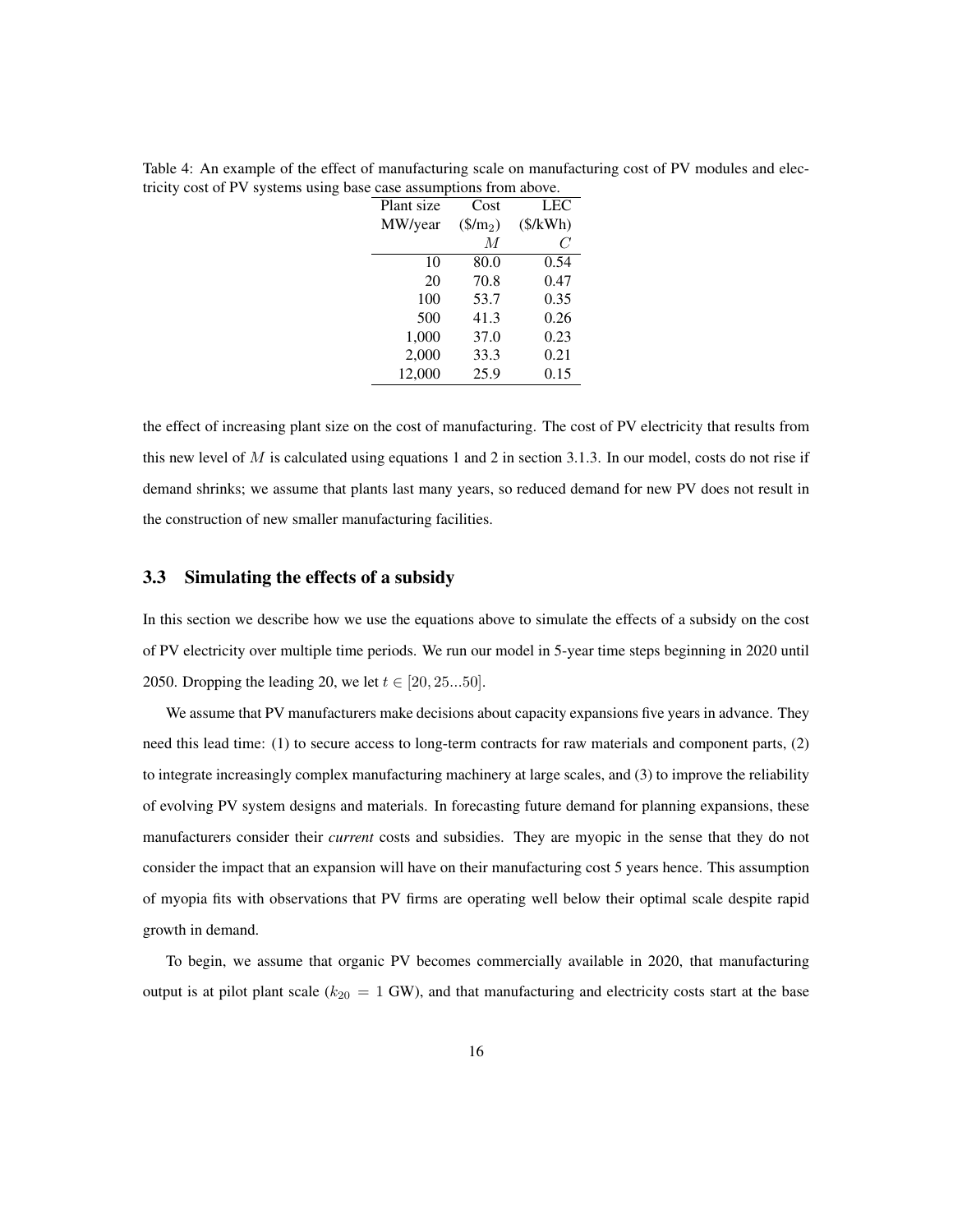Table 5: Values for s (\$/kWh) under three subsidy schemes.

|              | 20 | 25   | 30                       | 35   | 40   | 45 | 50 |
|--------------|----|------|--------------------------|------|------|----|----|
| No subsidy   | -  |      |                          |      |      |    |    |
| Low subsidy  |    | 0.20 | $\overline{\phantom{a}}$ |      |      |    |    |
| High subsidy |    | 0.25 | 0.10                     | 0.10 | 0.05 | -  |    |

Table 6: Illustrative output using base case assumptions and a high subsidy program.

|                       |                                 | 2020     | 2025 | 2030 | 2050 |
|-----------------------|---------------------------------|----------|------|------|------|
| Definition            | Units                           | $t = 20$ | 25   | 30   | 50   |
| $s_t$ (s3.3.1)        | (\$/kWh)                        | ۰        | 0.25 | 0.10 |      |
| $P_t = C_{t-1} - S_t$ | (\$/kWh)                        | 0.54     | 0.29 | 0.15 | 0.16 |
| $K_t$ (eq.3)          | (GW)                            |          | 21   | 112  | 104  |
| $k_t$ (eq.4)          | (GW)                            |          | 30   | 141  | 183  |
| $R_t$ (s3.2.2)        | (GW)                            | -        | 10   | 50   | 180  |
| $M_t$ (eq.5)          | $(\frac{\text{S}}{\text{m}^2})$ | 80       | 40   | 32   | 31   |
| $BOS_t$ (s3.1.2)      | $(\frac{S}{W})$                 | 75       | 33   | 24   | 23   |
| $C_t$ (s3.3)          | (\$/kWh)                        | 0.54     | 0.25 | 0.19 | 0.16 |
|                       |                                 |          |      |      |      |

case values described in Tables 1 and 2. Thereafter, the model proceeds as follows. In year t the firms produce new inventory equal to  $k_t$ , their currently installed capacity. They charge a price, before subsidies, equal to their costs in the previous period,  $C_{t-5}$ , as this will clear the market given their current installed capacity. Immediately following  $t$ , firms discover their new manufacturing cost,  $M_t$  and their resulting cost of electricity  $C_t$ . To determine how much manufacturing capacity  $k_{t+5}$  to have available for the next period, firms predict demand  $K_{t+5}$ , based on the expected costs that consumers will face after subsidies,  $P_{t+5} = C_t - s_{t+5}.$ 

We assess three PV subsidy schemes (see Table 5). Producers of PV electricity receive income from the the government according to how much electricity they produce each year. Subsidies are no longer available once the subsidized cost,  $P_t$  reaches the target price, \$0.04/kWh. Firms plan capacity expansions for 2025 aware of  $s_{25}$ . They predict the price of PV electricity in 2025 to be  $P_{25} = C_{20} - s_{25}$ . They use demand curves for 2025 and equation 3, to determine predicted demand,  $K_{25}$ , and from that, use equation 4 to determine the required manufacturing capacity  $k_{25}$ . As an illustration of how this model works, Table 6 shows the calculation of variables under the high subsidy case, using our base case assumptions for manufacturing cost, efficiency, and lifetime, as well as assumptions of no free storage and no carbon price.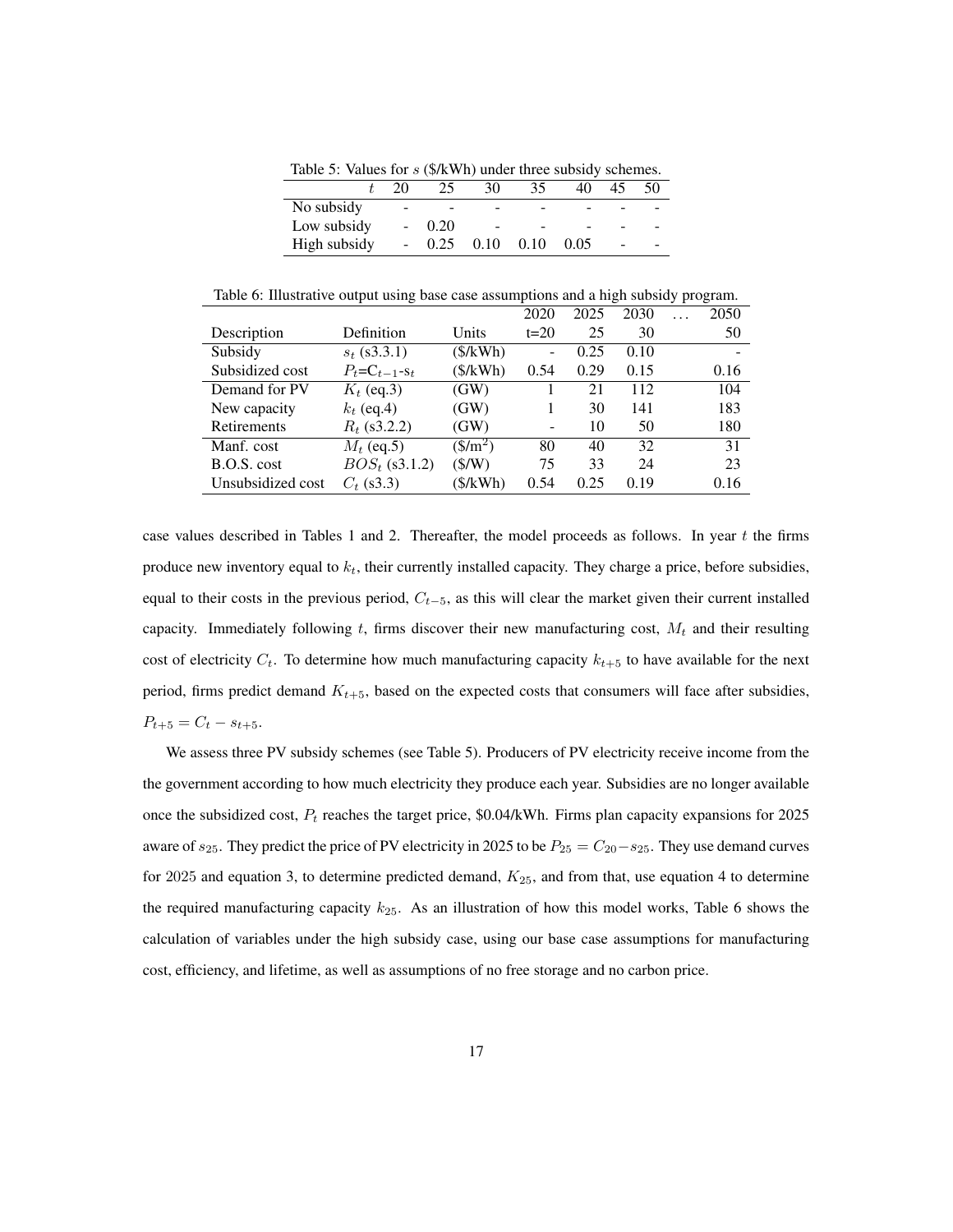|                                    |                  | Low R&D           |                  |      |      |                   | High $R&D$ |      |
|------------------------------------|------------------|-------------------|------------------|------|------|-------------------|------------|------|
|                                    |                  | Ex. 1 Ex. 2 Ex. 3 |                  | Avg. |      | Ex. 1 Ex. 2 Ex. 3 |            | Avg. |
| Probability for 0.85<br>efficiency |                  | 0.90              | 0.80             | 0.85 | 0.15 | 0.50              | 0.30       | 0.32 |
| Probability<br>lifetime            | for $0.50$       | 0.30              | 0.50             | 0.43 | 0.60 | 0.80              | 0.25       | 0.55 |
| Total probabil-<br>ity             | $0.43\qquad0.27$ |                   | $0.40\quad 0.37$ |      | 0.09 | 0.40              | 0.08       | 0.19 |

Table 7: Expert elicitation of the probabilities of achieving efficiency and lifetime targets under two R&D programs for purely organic PVs.

#### 3.4 Simulating the effects of R&D

The methodology so far describes how subsidies affect PV costs, for a given efficiency and lifetime. In this section, we incorporate the impacts of R&D on PV costs by using expert elicitation about the likelihood that R&D expenditures will lead to improvements in efficiencies and lifetimes for purely organic PVs.

Baker et al. (Forthcoming) conducted an elicitation on four key characteristics of organic PVs: efficiency, lifetime (also called 'stability'), and two hurdles related to manufacturing costs. For the purposes of this paper we will consider only the probabilities to achieve efficiency and lifetime, since we use the cost model above to assess manufacturing costs. The results of these elicitations are presented in Table 7. The two R&D programs had different definitions of success and different funding trajectories. The first program, denoted here as "Low R&D", has a goal of 15% efficiency and a 30 year lifetime. The probabilities reported here are based on assumed U.S. government funding for this program of \$15M/year for 10 years. The goal for the second program, "High R&D", is to achieve 31% efficiency and a 15 year lifetime. The probabilities reported in this case are based on assumed U.S. government funding for purely organic solar cells of \$80M/year for 15 years. As an additional elicitation for the purposes of this paper, we asked the experts about the relationship between the two programs. Specifically, we asked them to re-consider the High R&D program: \$80M/year funding for 15 years, with an expressed goal to achieve an efficiency of 31%. We then asked for the probability that those goals would not be achieved but that the goals of the Low R&D program would. On average, the probability of achieving 15% efficiency and a 30 year life time, under the High R&D case was 39%.

For this paper we will use the simple average of the experts' overall probabilities for efficiency and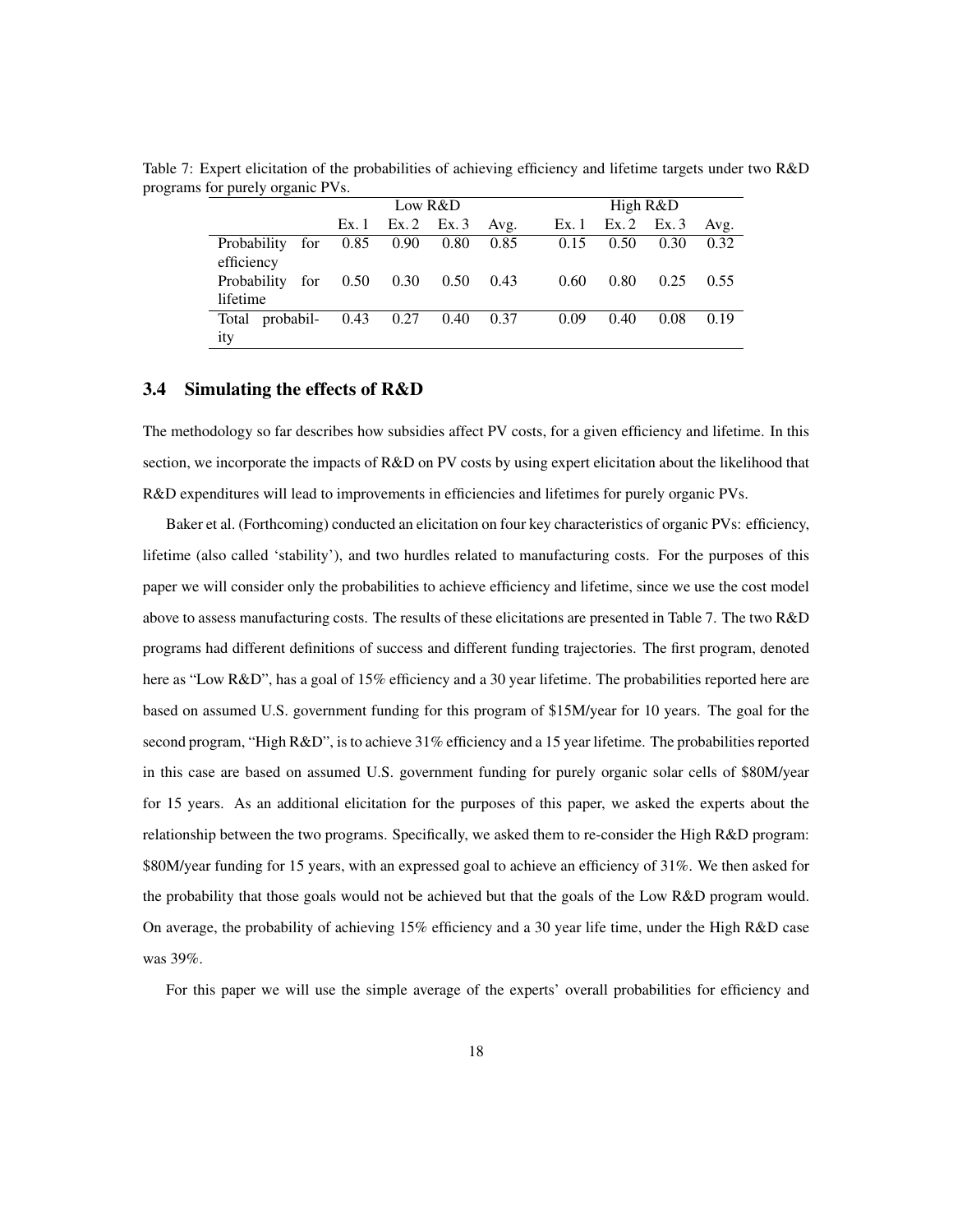Table 8: Probability of achieving three combinations of technical characteristics of organic PVs as a function of public R&D investment.

|                       | PV characteristics |      |      |  |  |  |  |
|-----------------------|--------------------|------|------|--|--|--|--|
| Lifetime $(L)$ :      | 5v                 | 30y  | 15y  |  |  |  |  |
| Efficiency $(\eta)$ : | 5%                 | 15%  | 31%  |  |  |  |  |
| No R&D                | 1.00               | 0.00 | 0.00 |  |  |  |  |
| Low R&D               | 0.63               | 0.37 | 0.00 |  |  |  |  |
| High R&D              | 0.42               | 0.39 | 0.19 |  |  |  |  |

lifetime, recognizing that any single measure should be treated with some caution (Keith, 1996). More sophisticated methods (Clemen and Winkler, 1999) using the same raw data will be employed in subsequent work. We use these elicitation results (see Table 8) to determine the values for  $\eta_t$  (efficiency) and  $L_t$  (lifetime). If R&D is successful and the goals for lifetime and efficiency are ultimately reached, we assume that the technical improvements that result from the R&D program begin to appear in 2040 and reach their full level in 2050. The lifetimes and efficiency levels in 2040 are the midpoint of the base case levels and the 2050 levels; and the 2045 levels are the midpoint of the 2040 and the 2050 levels. We examine the sensitivity of this assumption on timing in section 4.2.

## 4 Cost of PV electricity under deterministic R&D outcomes

We simulated efforts by the government to fund R&D and subsidize demand at three levels of policy intensity each. These results use the assumptions of *backup generation* and no price for carbon, the most conservative combination in that it produces the minimum level of demand for PV. The results for R&D in this section are deterministic in that they are conditional on each of the two R&D programs reaching their stated goals:  $\eta = 15\%, L = 30$  for *Low R&D*; and  $\eta = 31\%, L = 15$  for *High R&D*.

Table 9 shows the costs of PV electricity in 2040 and 2050 under the nine combinations of government technology programs. While both subsidies and successful R&D programs reduce costs, the effect of successful R&D on cost in 2050 is an order of magnitude larger than the effect of subsidies. Subsidies are relatively more effective in 2040 than in 2050, but the effect of successful R&D is still much larger, even though in our model only half of the benefits of R&D arrive by then. Even the highest subsidy levels do not achieve cost effective organic PV without successful R&D. The cost of PV without successful R&D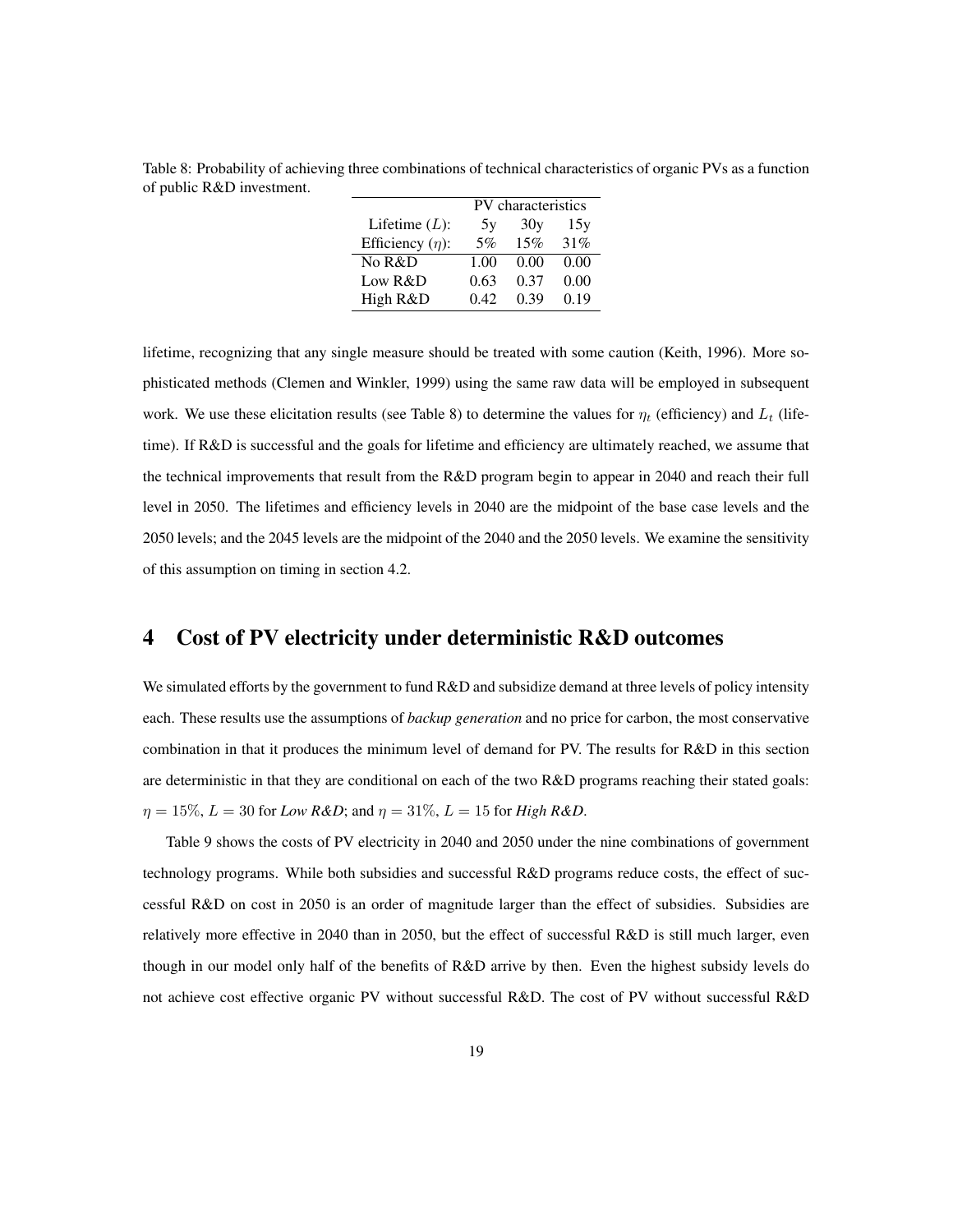|        |      |       | Subsidy |       |
|--------|------|-------|---------|-------|
|        |      | None  | Low     | High  |
| 2040   |      |       |         |       |
|        | None | 0.536 | 0.201   | 0.162 |
| $R\&D$ | Low  | 0.111 | 0.042   | 0.035 |
|        | High | 0.087 | 0.033   | 0.028 |
| 2050   |      |       |         |       |
|        | None | 0.536 | 0.200   | 0.162 |
| R&D    | Low  | 0.014 | 0.016   | 0.016 |
|        | High | 0.009 | 0.010   | 0.010 |

Table 9: Cost of PV electricity in 2040 and 2050 (\$/kWh). *Low* and *High R&D* cases are conditional on program goals for efficiency and lifetime being reached.

never falls below 16c/kWh, far from the target level of 4c/kWh. Note also the counterintuitive result that, under successful R&D programs, the high and low subsidy programs produce costs in 2050 that are slightly higher than without the subsidy program. This result occurs because the subsidy programs shift a substantial amount of PV production to earlier years; without subsidies, almost all of the demand for PV electricity in 2050 is met by production between 2040 and 2050. Consequently, without subsidies the scale of manufacturing plants in 2050 reaches a larger more efficient scale and the cost in 2050 is lower. The curves in Fig. 3 show the path of cost reductions over time and the relationships among the policy combinations. The three subsidy curves in each Fig. 3a, b, and c are much more similar to each other than the three R&D curves in each Fig. 3d, e, and f.

#### 4.1 Scenarios for storage availability and carbon prices

We compare four scenarios here: (1) the baseline scenario of \$0/ton carbon price and backup generation needed, (2) \$1000/ton carbon and backup generation needed, (3) \$0/ton carbon and free storage technology available, and (4) \$1000/ton carbon and free storage technology available. The policy combination we use to evaluate these scenarios is High subsidies and a successful Low R&D program.

Adding the availability of "free" energy storage technology and increasing the carbon price from \$0 to \$1000/ton both increase the demand for  $PV<sup>11</sup>$ . This larger production leads to cost reductions in manufacturing and PV becomes less expensive than the baseline for all three alternative combinations of carbon prices

 $11$ In combination, they not only lead to even larger amounts of new PV, but shift the peak PV production much earlier, to 2035.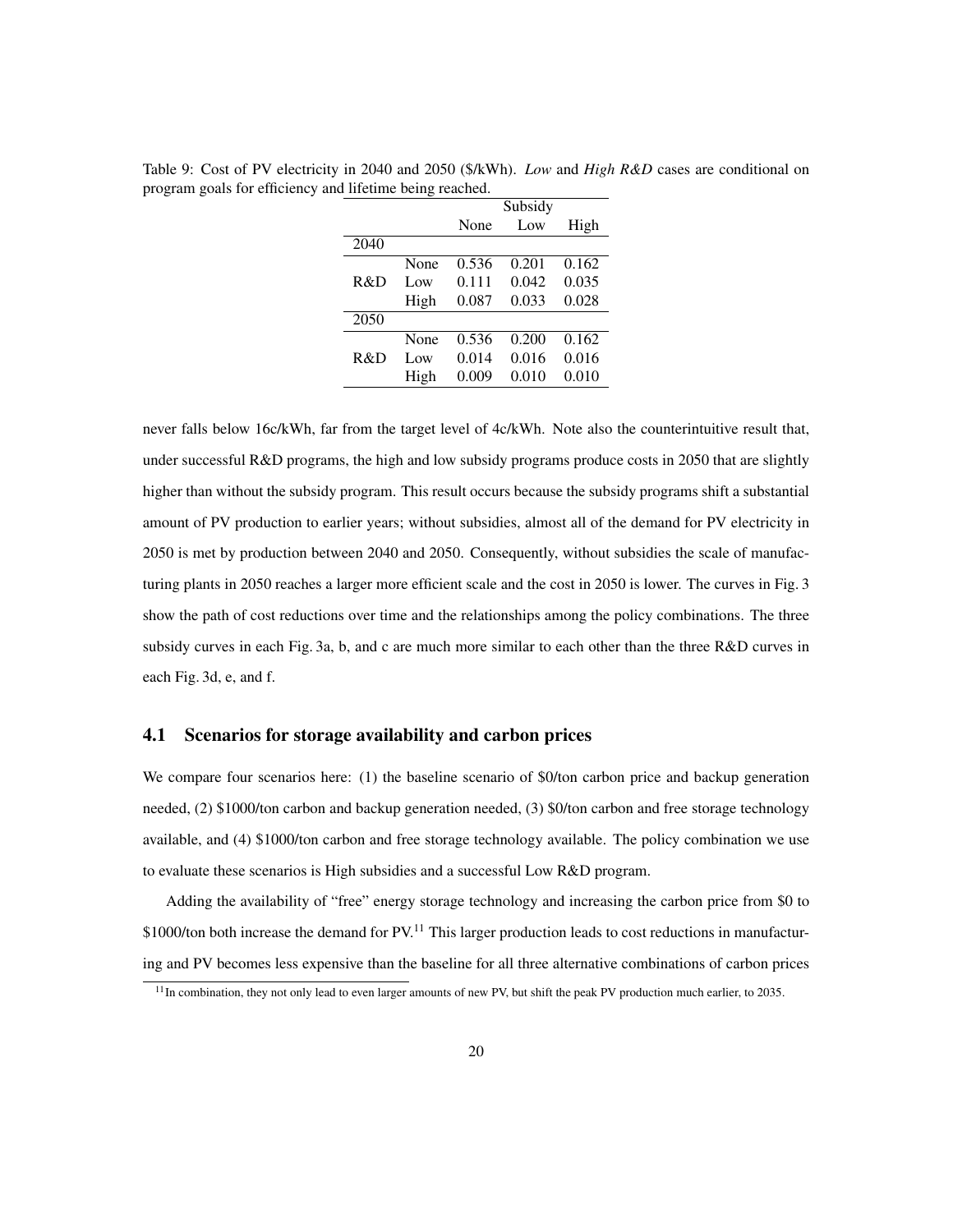

Figure 3: Impact of subsidies and R&D on cost per kWh of PV electricity. *Low* and *High R&D* cases are conditional on program goals for efficiency and lifetime being reached. Costs are on a log scale.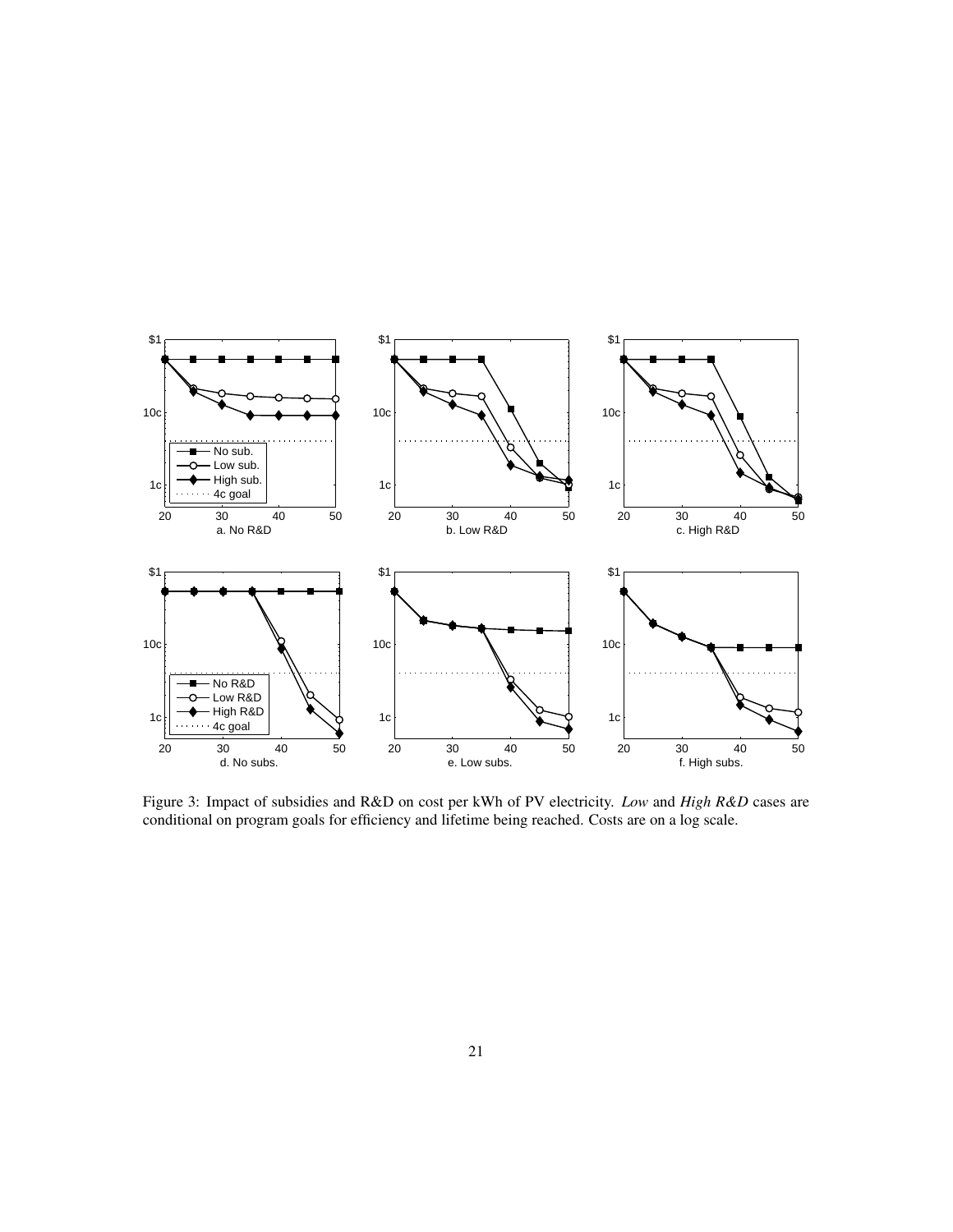|      | Storage availability |                |         |  |  |  |
|------|----------------------|----------------|---------|--|--|--|
|      | Carbon               | Backup<br>Free |         |  |  |  |
|      | price                | generation     | storage |  |  |  |
| 2040 |                      |                |         |  |  |  |
|      | \$0/ton              | 0.035          | 0.035   |  |  |  |
|      | \$1000/ton           | 0.026          | 0.019   |  |  |  |
| 2050 |                      |                |         |  |  |  |
|      | \$0/ton              | 0.016          | 0.012   |  |  |  |
|      | \$1000/ton           | 0.015          | 0.012   |  |  |  |

Table 10: Effects of carbon prices and storage availability on PV cost.

and free storage availability (Table 10). The relative importance of the effects of a high carbon price and free storage change over time. In 2040, the carbon price is more important than free storage, although the availability of free storage does produce cost reductions if there already is a \$1000 carbon price. The small effect that free storage has on its own is due to the relatively small overall demand for PV in 2040 when there is no carbon price; the benefits of free storage only become important once PV demand exceeds 20% and the need for backup capacity increases. By 2050, free storage plays the more important role. The diminished effect of a high carbon price likely results from assumptions about nuclear power, the primary alternative low-carbon technology in MiniCAM. While a high carbon price benefits both nuclear and PV, free storage only benefits PV. Because the benefits of R&D have been fully realized by 2050, demand for PV becomes very large; thus having free storage available becomes important, more important than a high carbon price.

The relative effectiveness of successful R&D and subsidies do not change under varying assumptions about storage and carbon prices; under all four scenarios, R&D success has a greater effect on cost reductions than do subsidies in 2050. High carbon prices do enhance the relative impact of subsidies and free storage increases the relative impact of R&D success, but in both cases the effects are small.

#### 4.2 Sensitivity analysis

Sensitivity analysis shows that our two main claims are robust to uncertainty in the data used to populate the model. First, the analysis supports our claim that the base case set of assumptions represents an upper bound on the effectiveness of a subsidy program. Second, our finding, that the cost-reducing effect of successful R&D is larger than the effects of subsidies, is supported across all alternative scenarios.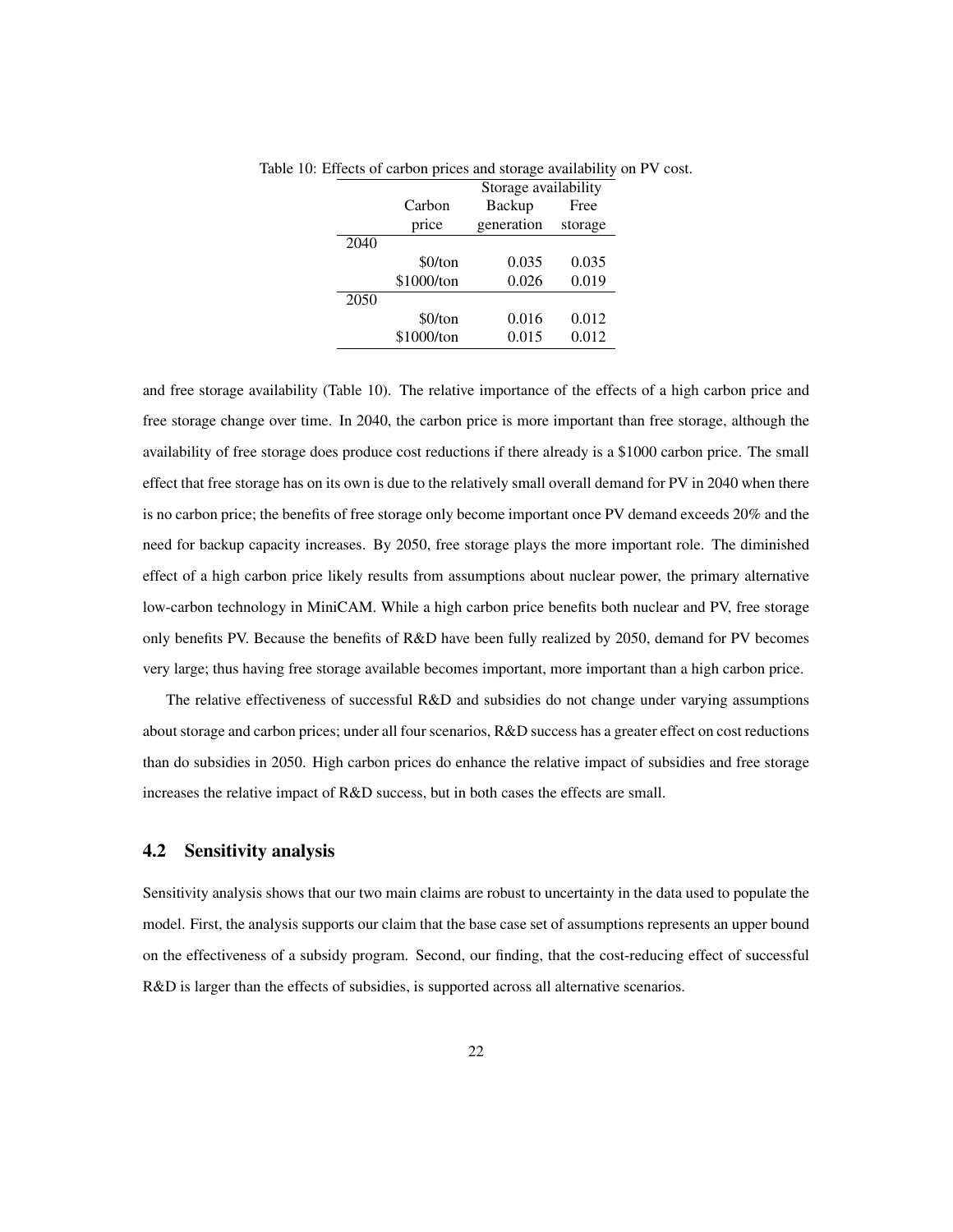We examined the sensitivity of these results to five sources of uncertainty in the choice of parameter values in our model:

- 1. We reduced the magnitude of the *scaling factors*,  $b = -0.20$ , to a more conservative estimate of  $b = -0.15$ .
- 2. Similarly, we adjusted the *scaling factor for BOS* from  $b_{BOS} = -0.20$  to  $b_{BOS} = 0.04$ ; resulting in a cost reduction of approximately one third the reduction in the base case.
- 3. In the base case we assumed that the cost of *input materials* for the production of PV cells decreases with increasing manufacturing scale. Here we assume that the cost of materials stays constant at the initial level, such as might occur due to increasing scarcity of the material offsetting scale effects.
- 4. We *delayed the subsidies* for ten years such that they begin in 2035 so that they are timed to coincide more closely with R&D effects.
- 5. We assumed that the outcomes of *R&D* begin to be realized ten years earlier, in 2030.

Of the five cases analyzed, the only alternative to the base case that results in a lower cost in 2040, is when the benefits of R&D begin 10 years earlier.<sup>12</sup> In every other case, costs are higher. We believe that none of the parameters analyzed here could reasonably altered in the opposite direction from the base case. The most influential changes are removing the returns to scale for material costs and BOS. Reducing the overall returns to scale parameter had a smaller effect, as did delaying the onset of subsidies for ten years.

Figure 4 compares the effects of successful R&D and subsidies under the 6 cases in both 2040 and 2050. Supporting the robustness of our results, the sensitivity analysis shows that the subsidy program never has a stronger effect than the successful R&D program. In fact, each each of the alternative assumptions makes the R&D program look relatively stronger than the subsidy program compared to the base case. The base case assumptions make the strongest possible case for the effectiveness of the subsidy program. These results also show that the effectiveness of high subsidies are in no case close to the effectiveness of successful R&D.

<sup>&</sup>lt;sup>12</sup>See Appendix for detail on these comparisons.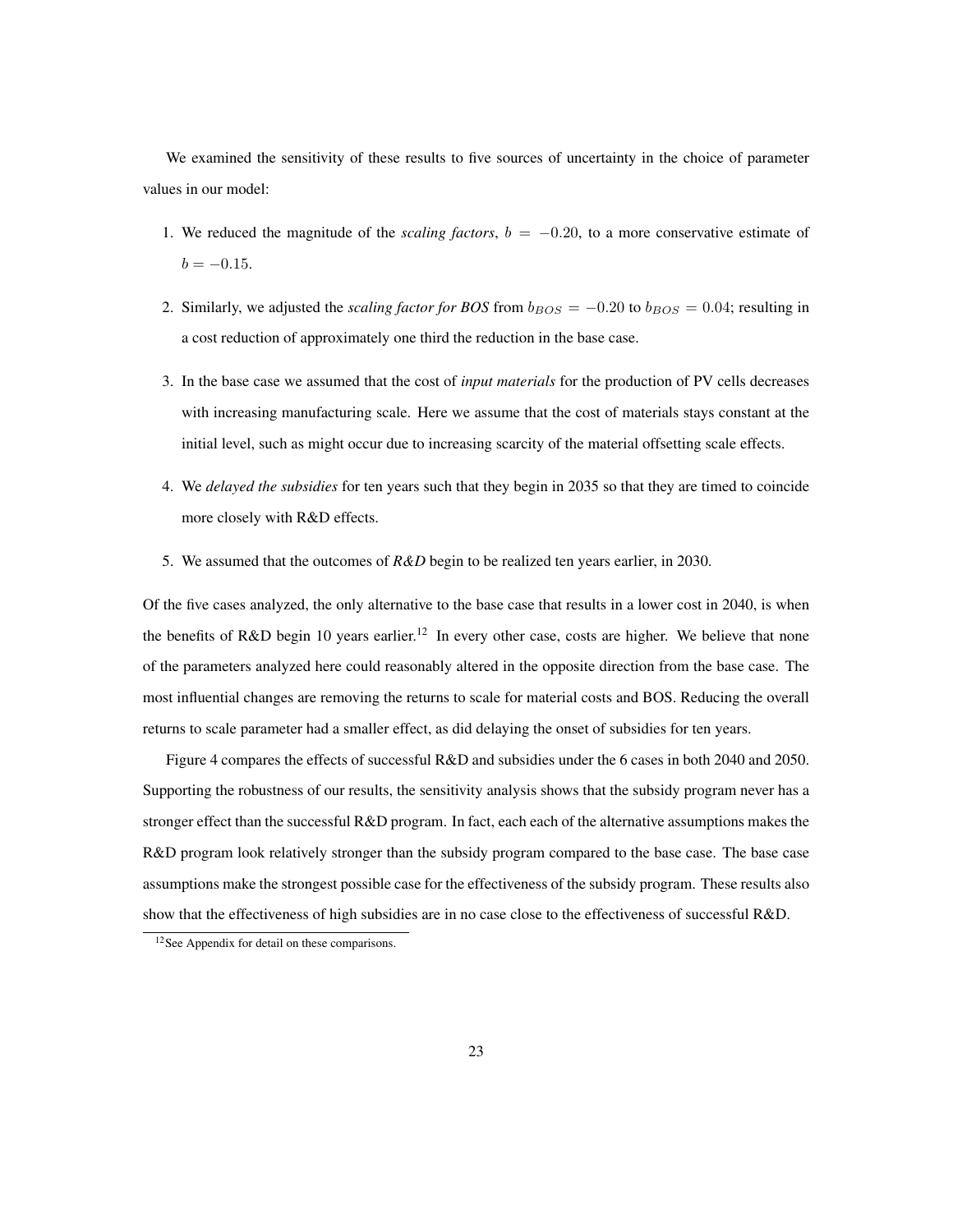

Figure 4: Sensitivity analysis: comparing cost of PV electricity in two policy scenarios for 2040 and 2050.

#### 4.3 Social costs of technology policy

A consistent result across scenarios is that subsidizing a large demand for PV before the benefits of R&D arrive can be expensive. Here we calculate the net present cost of a subsidy,

$$
Y_s = \sum_{t=20}^{50} \delta s_t E_t
$$

where  $s_t$  is the subsidy on energy  $(E_t)$  and  $\delta$  is the discount rate. Under the base case assumptions, no carbon tax and no free storage, the net present social cost of subsidies is \$5B for the low subsidy program and \$80B for the high subsidy program. These values are in line with recent estimates of the cost of subsidizing the current generation of PV (IEA, 2008). We also note that the cost of each subsidy program increases as demand for solar electricity increases. For example in the presence of a \$1000 carbon tax, the cost of the low-subsidy program rises to \$30B and the high subsidy program rises to \$3T. Given the wide range of subsidy program costs, it may be useful in future work to use this model to optimize the timing and level of subsidies—especially given various assumptions about carbon prices and storage technology.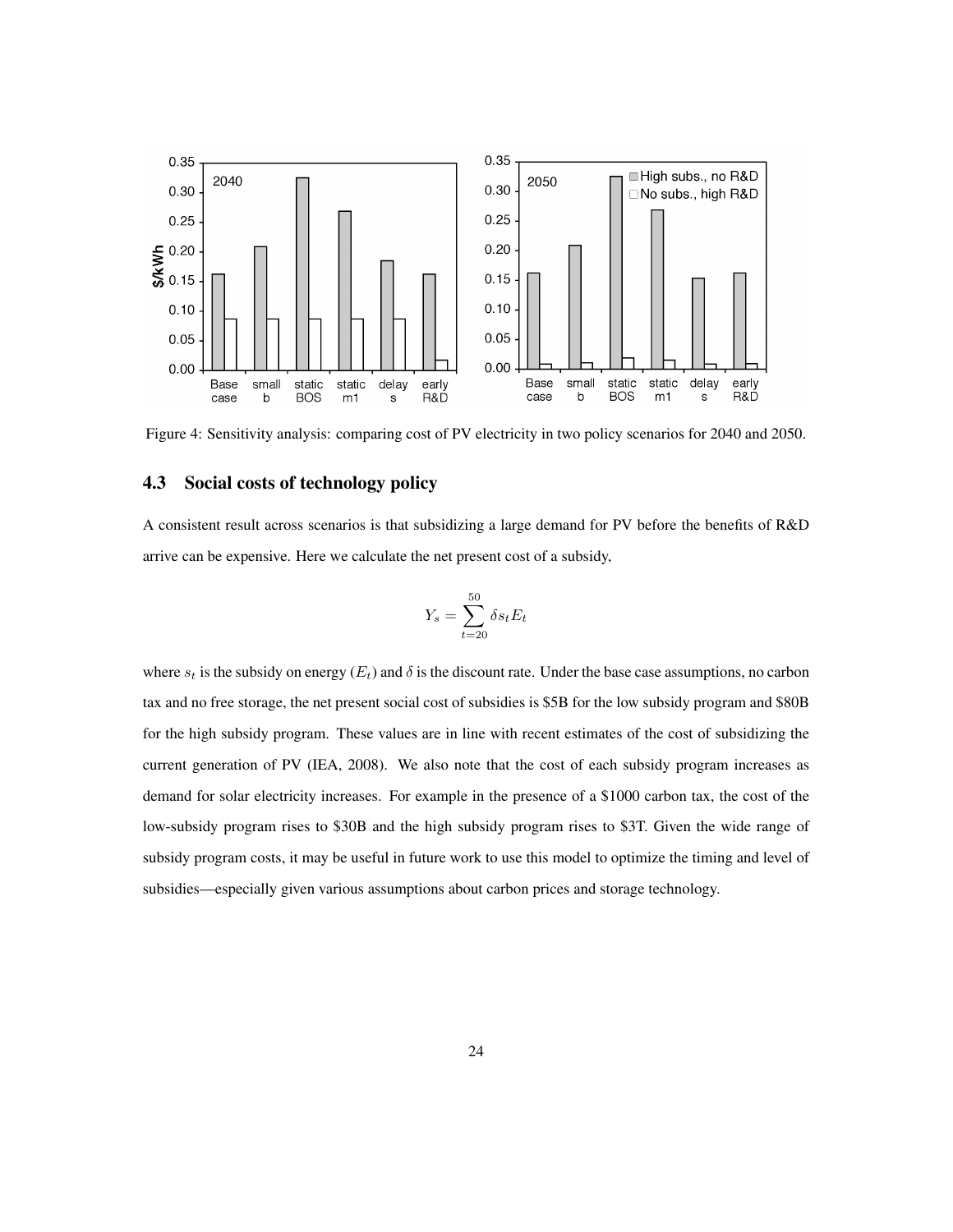## 5 Probability distributions over cost of PV electricity

In the previous section we discussed how subsidies compared with R&D, assuming the R&D outcomes were successful and known. In this section we relax the assumption of deterministic outcomes and employ the results of the expert elicitation in order to consider how policy choices affect *probability distributions* over the cost of electricity from PVs. The primary intention of this section is to demonstrate the methodology. To elucidate comparison, all of the results presented in this section are costs of PV electricity in 2040, which is when both R&D effects and subsidy effects are simultaneously active.

#### 5.1 Probability distributions comparisons

There are a total of nine possible policy combinations of *no*, *low*, and *high* subsidies with *no*, *low*, and *high* R&D. *No R&D* has a deterministic outcome, as do the subsidies. But *low* and *high R&D* have probability distributions over outcomes. Figure 5 compares the cumulative probability distributions of different policy combinations. The left panel compares three subsidy levels given high R&D; the right panel compares two R&D levels, given a low subsidy. Each bar on the graph represents the probability of achieving the electricity cost (C) on the horizontal axis, or better (lower C). For example, the probability of achieving  $C_{40} \leq 3c/\text{kWh}$ given high R&D and a low subsidy is about 20%. A better program would have higher bars farthest to the left. The left panel shows that without a subsidy, there is zero probability of achieving a cost lower than 6 c/kWh; and if R&D fails completely the cost will be greater than 18 c/kWh. In contrast, with a high subsidy, there is a 60% probability of the best outcome, a cost of less than 3 cents; and even if R&D fails altogether, a cost between 12 and 15 c/kWh will be realized. The right panel shows the impact of the two R&D programs, assuming a low subsidy. The high R&D program has a probability of 20% of achieving a cost less than 3 c/kWh; and a probability of 60% of achieving a cost no higher than 6 c/kWh. The best outcome for the low R&D program is to achieve a cost between 3-6c/kWh, which has a probability of 38%. Both programs are guaranteed to achieve a cost of no more than 18 c/kWh, because of the subsidy.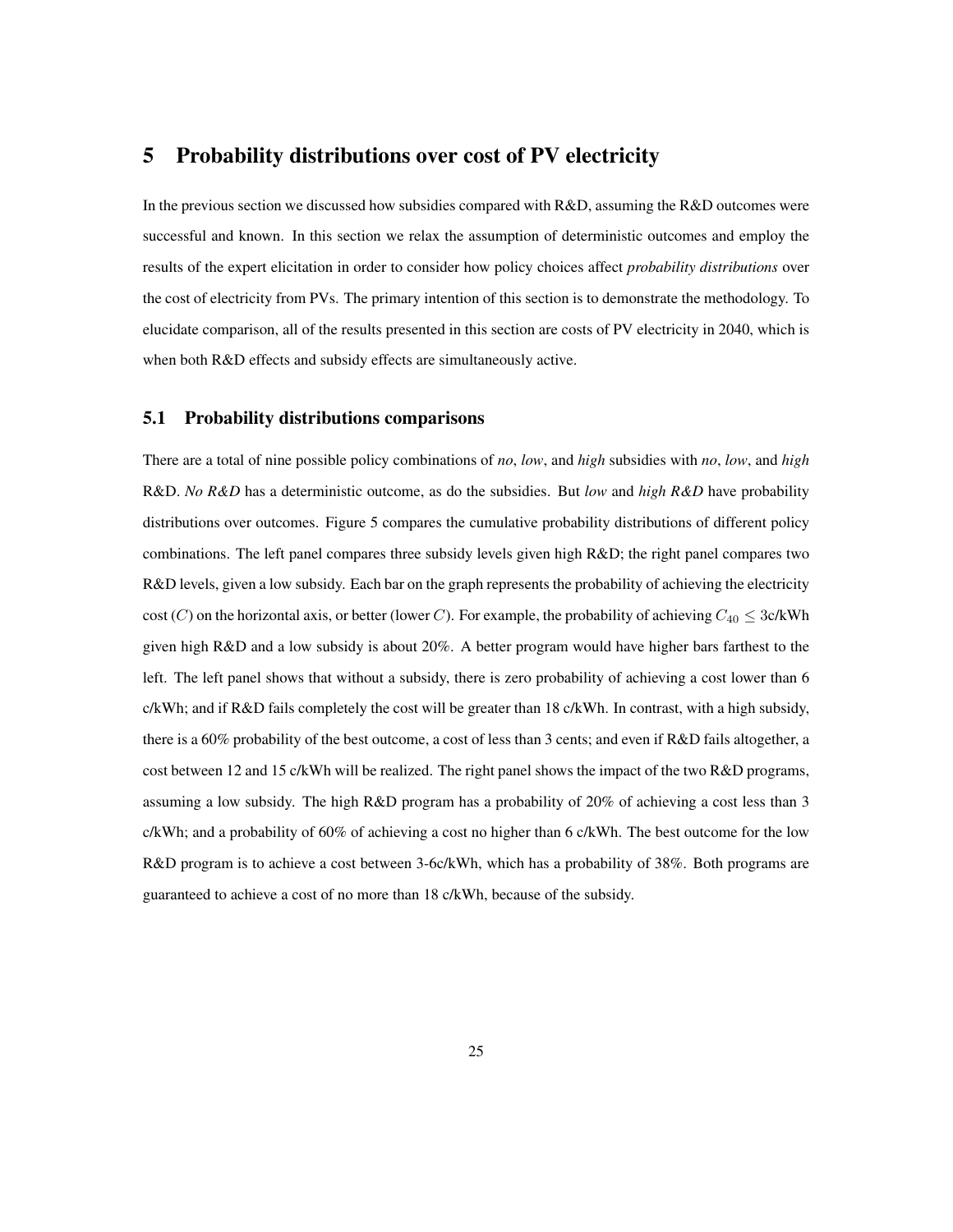

Figure 5: Cumulative probability distributions of PV electricity cost in 2040 ( $C_{40}$ ) for five policy combinations.

#### 5.2 Stochastic dominance comparisons

In order to make stochastic dominance comparisons among the policy combinations, we reverse the direction of the horizontal axis of the cumulative distribution functions (CDFs) in Figures 6 and 7. The least preferred outcomes are now on the left and the most most preferred are on the right. The top of the shaded area reflects the probability that the electricity cost will be equal to the value on the horizontal axis *or higher*. For example, in the left panel of Figure 6, the probability that  $C_{40}$  is 20 c/kWh or higher, given high R&D, is about 40%. Recall that a probability distribution, G, First Order Stochastically Dominates (FOSD) another, H, if the CDF of G is everywhere below the CDF of H. FOSD implies that all decision makers who prefer a lower cost to a higher cost will choose the distribution that dominates the other. A probability distribution, G, Second Order Stochastically Dominates H if the cumulative area of the difference  $H - G$  is always greater than zero. If a probability distribution SOSD another, then all *risk averters*, who also prefer a low cost to a higher one, will choose the dominant distribution. Note, however, that we are only comparing probability distributions over the *benefits* of the policies, in terms of achieving a cost target. We will compare the social costs of the policies and welfare effects on the economy in subsequent work.

Figure 6 compares two R&D programs in the left panel, and two subsidies in the right panel. The left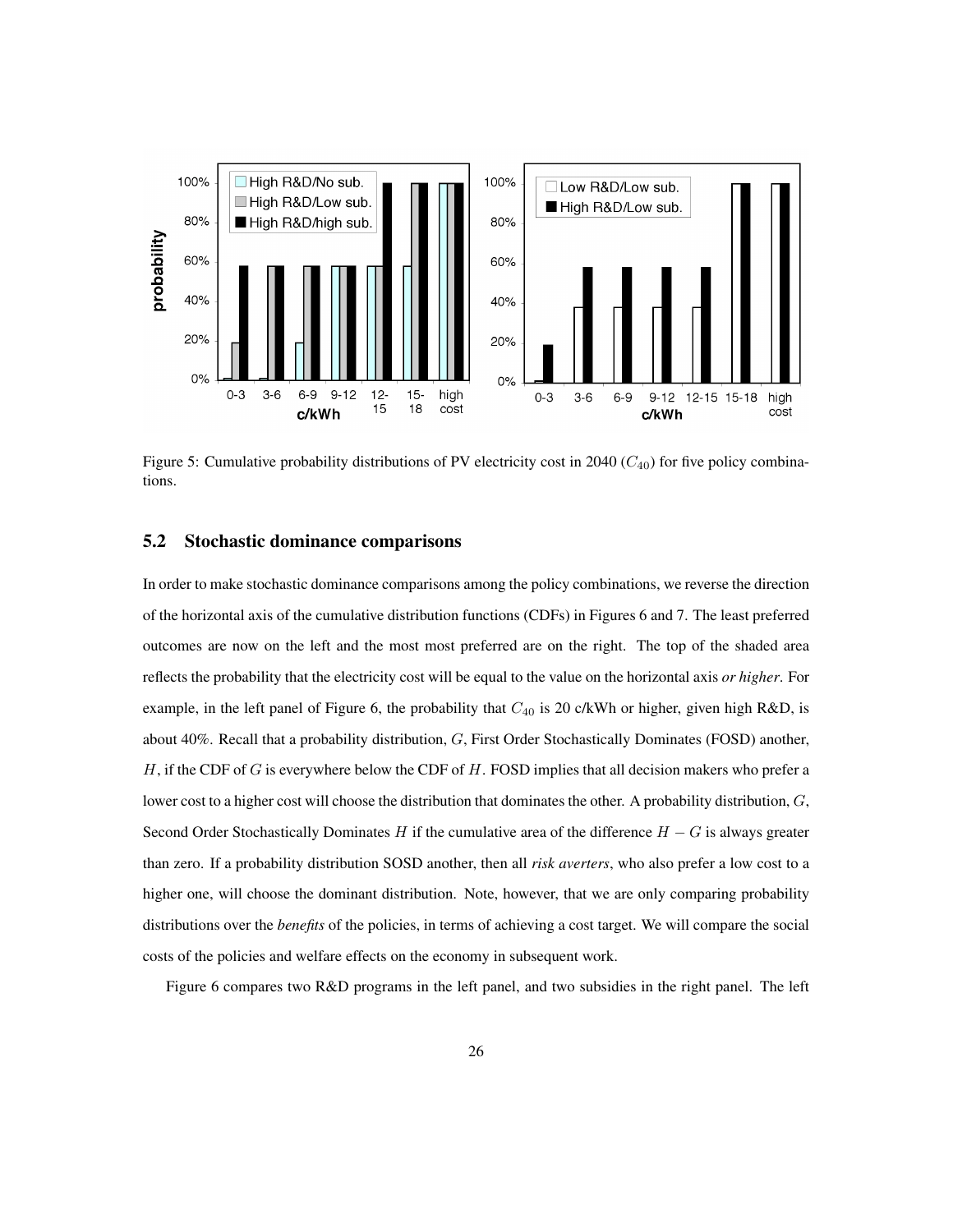

Figure 6: Cumulative distribution functions for cost of PV electricity (c/kWh) for four policy combinations. The left panel compares High and Low R&D funding, assuming no subsidy. The right panel compares no subsidy with a high subsidy, assuming low R&D funding.

panel shows that the High R&D program FOSD the Low R&D program. Moreover, it illustrates that the effect of a High R&D program is to shift the CDF down, that is, it primarily moves probabilities from high costs to low costs. The panel on the right shows that a High subsidy FOSD no subsidy; and that a subsidy has the effect of shifting the CDF to the right. That is, it primarily reduces the cost attached to a particular probability of success. While it is not surprising that the higher intensity policies FOSD the lower intensity policies, the varying effects of the policies do reveal that subsidies have a benefit in that they make the worst case much better than the case without subsidies.

Finally, we compare R&D and subsidies. Figure 7 compares a strategy of high R&D investment and no subsidy; with no R&D investment and a high subsidy. The CDF for the 2nd strategy is simply a rectangle starting at 13c/kWh and moving to the right. The CDF for the first strategy starts at 54c/kWh, and stays below the dotted line. There is no FOSD between these two policy combinations. However, *No R&D*/*High Subsidy* does SOSD *High R&D*/*No Subsidy*. A subsidy with no R&D is "less risky", since it avoids the worst case of a very high electricity cost. On the other hand, that policy does not include any probability of low costs. This result implies that (1) if the goal were simply to achieve as low an electricity cost as possible, and (2) if the two programs had equal costs, the *No R&D/High Subsidy* program would be strictly preferred by all risk averters. We note, however, that neither of these conditions necessarily holds. These results imply that the value of subsidies is that they provide a hedge against the possibility that breakthroughs in technical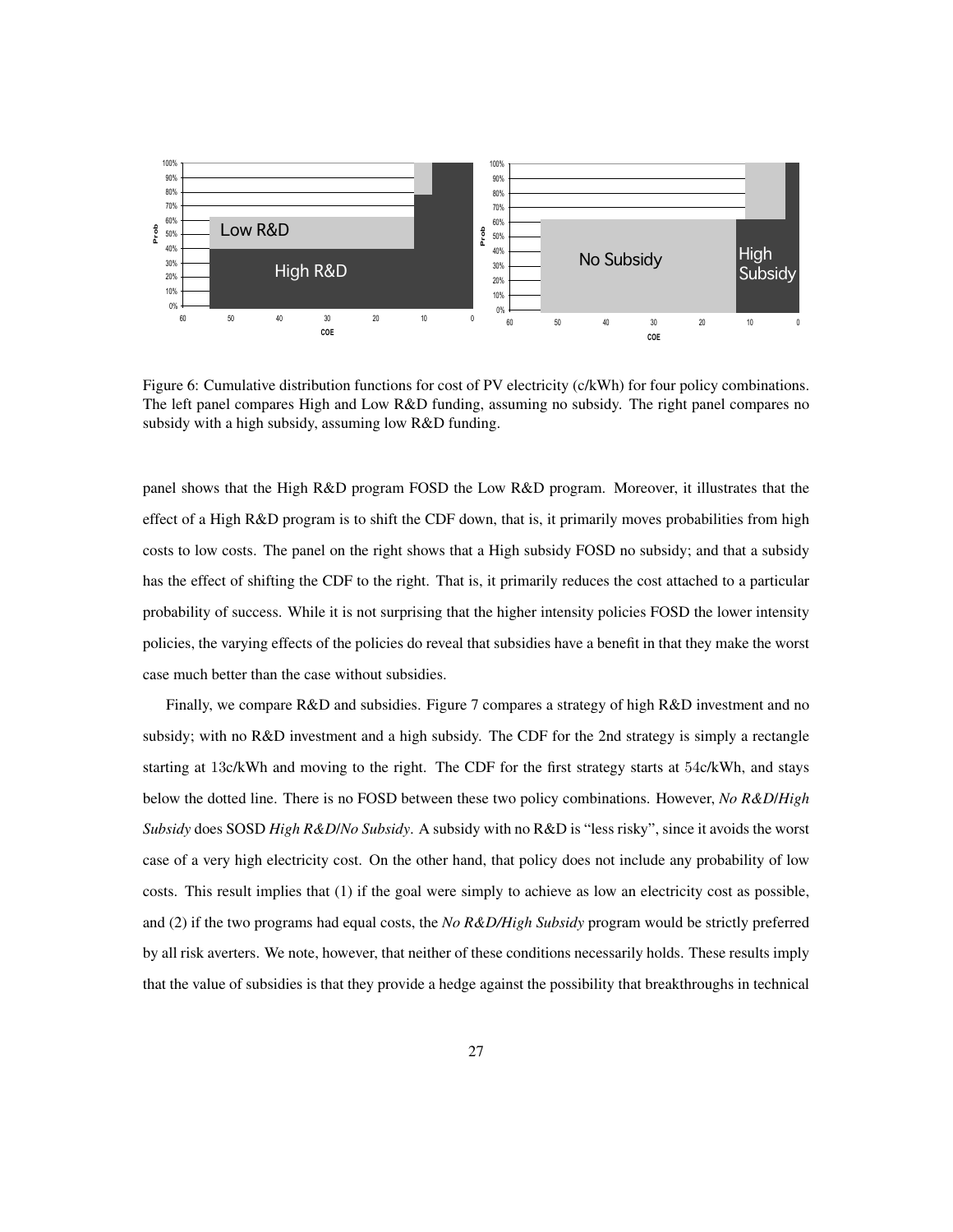

Figure 7: Comparison of cumulative distribution functions for cost of PV electricity (c/kWh) in 2040 under R&D and under subsidies.

change fail to take place.

## 6 Conclusion

We developed a methodology to compare the effects of demand subsidies and R&D on the costs of a lowcarbon energy technology that is not currently commercially available. The combination of an expert elicitation and a manufacturing cost model allows us to compare the outcomes of policy choices over a variety of scenarios. We found that (1) successful R&D programs reduced costs more than did subsidies, (2) successful R&D enabled PV to achieve a cost target of 4c/kWh, and (3) the cost of PV did not reach the target when only subsidies, and not R&D, were implemented. These results are insensitive to the intensity of either type of program, to the level of a carbon price, to the availability of storage technology, and to uncertainty in the main parameters used in the model. These various sensitivities also point to important influences on future cost.

We found that a case can still be made for subsidies, through our analysis of stochastic dominance. Because of the possibility of R&D failure, the benefits of subsidies second-order stochastically dominate those of R&D. In the event of R&D failure, subsidies make the costs of PV much lower than they otherwise would be, albeit not at levels close to the target. The importance of subsidies as a hedge against inherently uncertain R&D programs depends on the value that society places on the availability of a low-carbon energy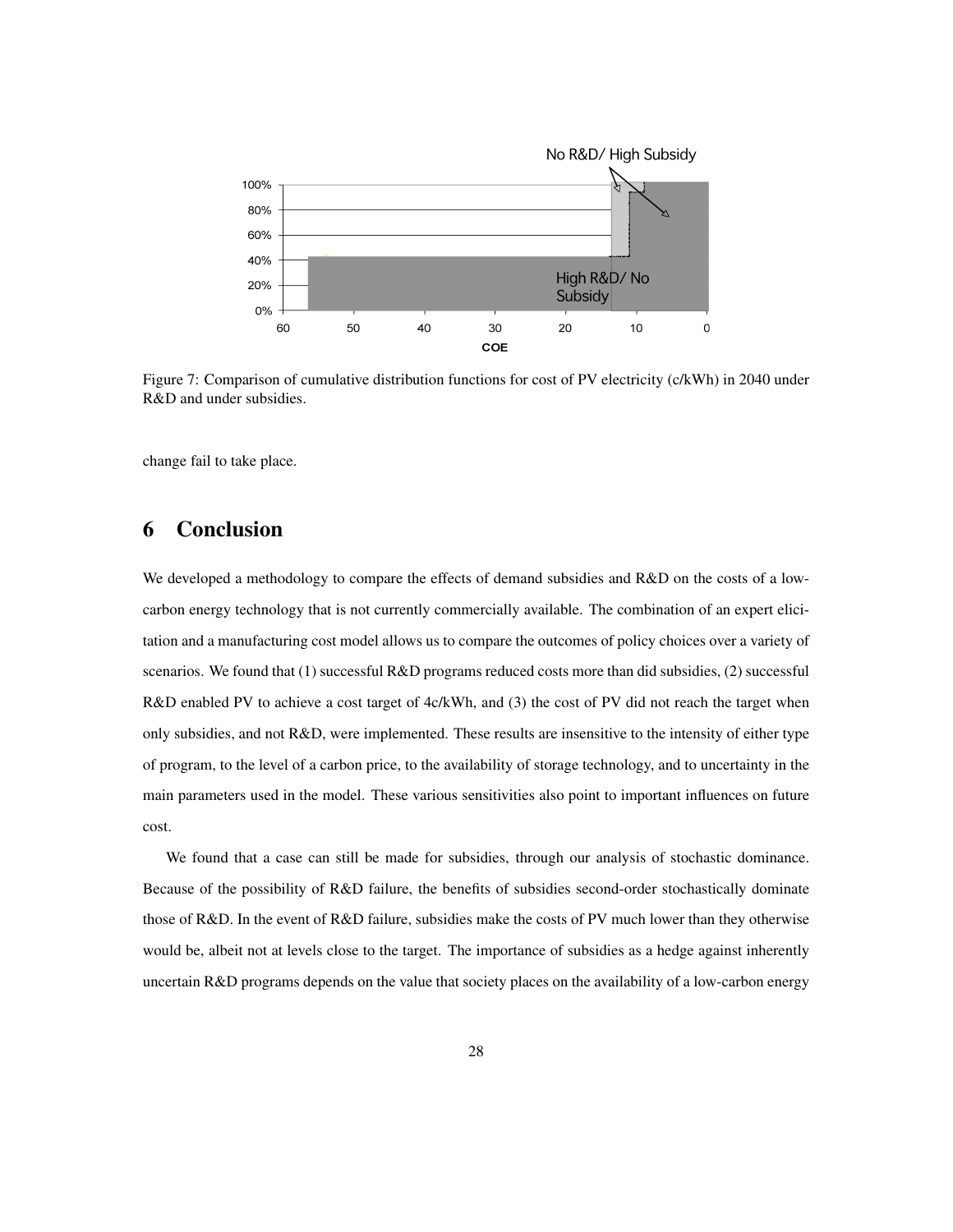source that is moderately inexpensive—that is, unlikely to be competitive with all other technologies, but perhaps inexpensive enough to be deployed at a large enough scale to diversify energy supply.

One application of this methodology in future work will be to compare the costs of these policies to the social benefits that will accrue from having low-cost carbon-free energy sources available. Stochastic optimization of the selection, timing, and levels of policy instruments can be employed to minimize the costs of meeting a technology cost goal. Although our conclusions about the relative effectiveness of policies remained valid across the full range of assumptions, the sensitivity analysis does suggest areas of further effort to understand the most important determinants of future cost—in particular, the extent to which cost components decline with increasing manufacturing scale. Finally, the large dispersion in outcomes that results from inherently unpredictable R&D programs suggests that simultaneous consideration of policy choices among multiple low-carbon technologies may improve the robustness of technology-oriented polices to address climate change.

## Acknowledgments

This research was partially supported by the Office of Science (BER) U.S. Department of Energy, Grant No. DE-FG02-06ER64203. The authors gratefully acknowledge the contributions of Haewon Chon of the Joint Global Change Research Institute for his work on the MiniCAM results.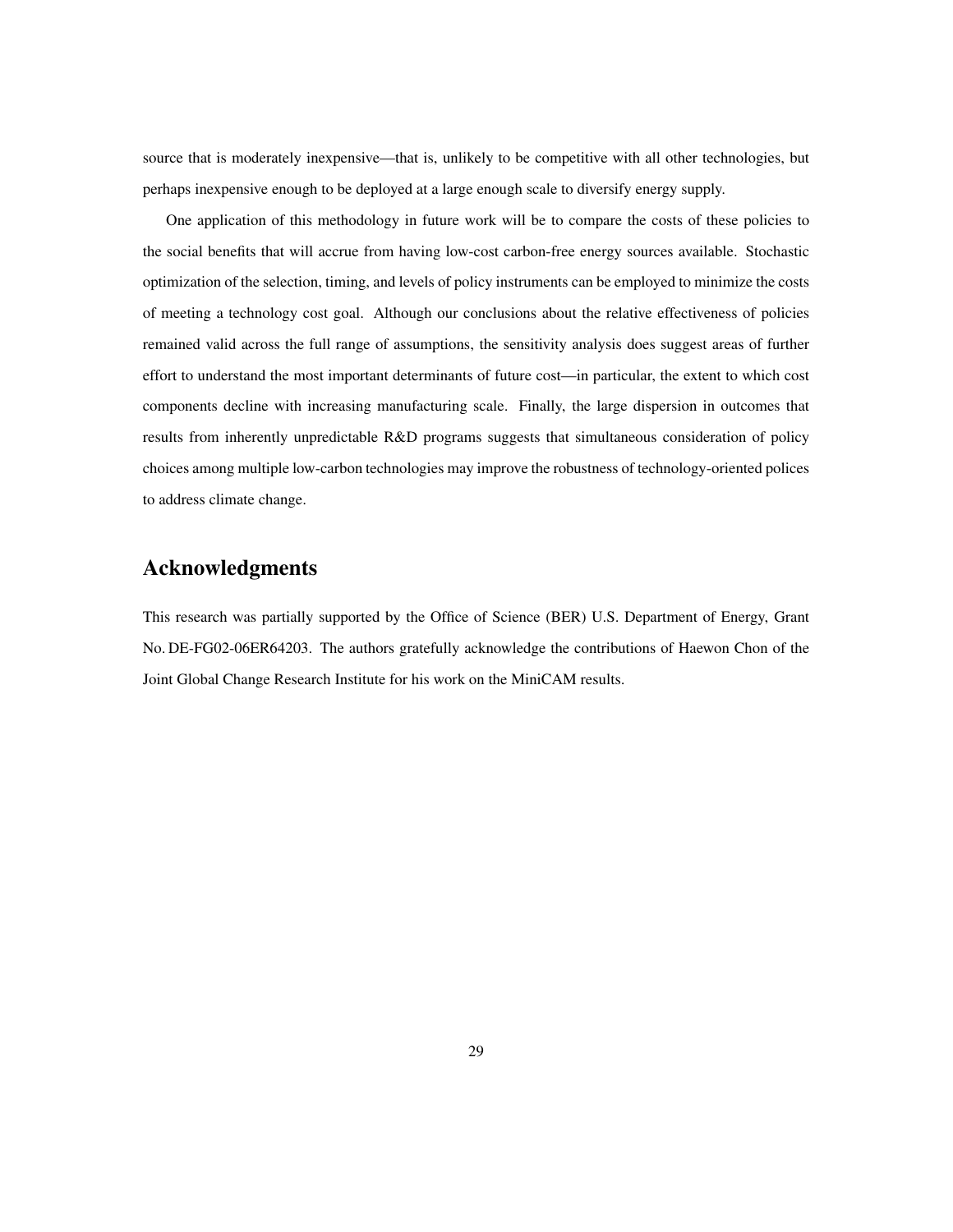## References

- Arrow, K. (1962). The economic implications of learning by doing, *The Review of Economic Studies* 29(3): 155–173.
- Baker, E., Chon, H. and Keisler, J. (Forthcoming). Advanced solar R&D: Combining economic analysis with expert elicitations to inform climate policy, *Energy Economics* In Press.
- Brabec, C. J. (2004). Organic photovoltaics: technology and market, *Solar Energy Materials and Solar Cells* 83(2-3): 273–292.
- Brenkert, A., Smith, S., Kim, S. and Pitcher, H. (2003). Model documentation for the MiniCAM, *Technical Report PNNL-14337*, Pacific Northwest National Laboratory.
- Bruton, T. M. and Woodock, J. M. (1997). Multi-megawatt upscaling of silicon and thin film solar cell and module manufacturing (MUSIC FM), *Technical Report CT94 0008*, European Commission Project RENA.
- Clarke, L. E. and Weyant, J. P. (2002). Modeling induced technological change: An overview, *in* A. Grubler, N. Nakicenovic and W. D. Nordhaus (eds), *Technological Change and the Environment*, Resources for the future, Washington D.C.
- Clarke, L., Edmonds, J., Jacoby, H., Pitcher, H., Reilly, J. and Richels, R. (2007). Scenarios of greenhouse gas emissions and atmospheric concentrations, *Final report*, U.S. Climate Change Science Program.
- Clarke, L., Weyant, J. and Birky, A. (2006). On the sources of technological advance: Assessing the evidence, *Energy Economics* 28(5-6): 579–595.
- Clarke, L., Weyant, J. and Edmonds, J. (2006). On the sources of technological advance: What do the models assume?, *Energy Economics* In Press.
- Clemen, R. and Kwit, R. (2001). The value of decision analysis at Eastman Kodak Company, 1990-1999, *Interfaces* 31: 74–92.
- Clemen, R. and Winkler, R. (1999). Combining probability distributions from experts in risk analysis, *Risk Analysis* 19: 187–203.
- Curtright, A. E., Morgan, M. G. and Keith, D. W. (2008). Expert assessments of future photovoltaic technologies, *Proceedings of the National Academy of Sciences* .
- Deutch, J., Moniz, E., Ansolabehere, S., Driscoll, M., Gray, P. E., Holdren, J. P., Joskow, P. L., Lester, R. K. and Todreas, N. E. (2003). The future of nuclear power: An interdisciplinary MIT study, *Report*, Massachusetts Institute for Technology.
- Duke, R. and Kammen, D. (1999). The economics of energy market transformation initiatives, *The Energy Journal* 20(4): 15–64.
- Edenhofer, O., Lessmann, K., Kemfert, C., Grubb, M. and Köhler, J. (2006). Induced technological change—exploring its implications for the economics of atmospheric stabilization: Synthesis report from the innovation modeling comparison project, *The Energy Journal* 27(Special Issue on Endogenous Technological Change and the Economics of Atmospheric Stabilisation): 57–108.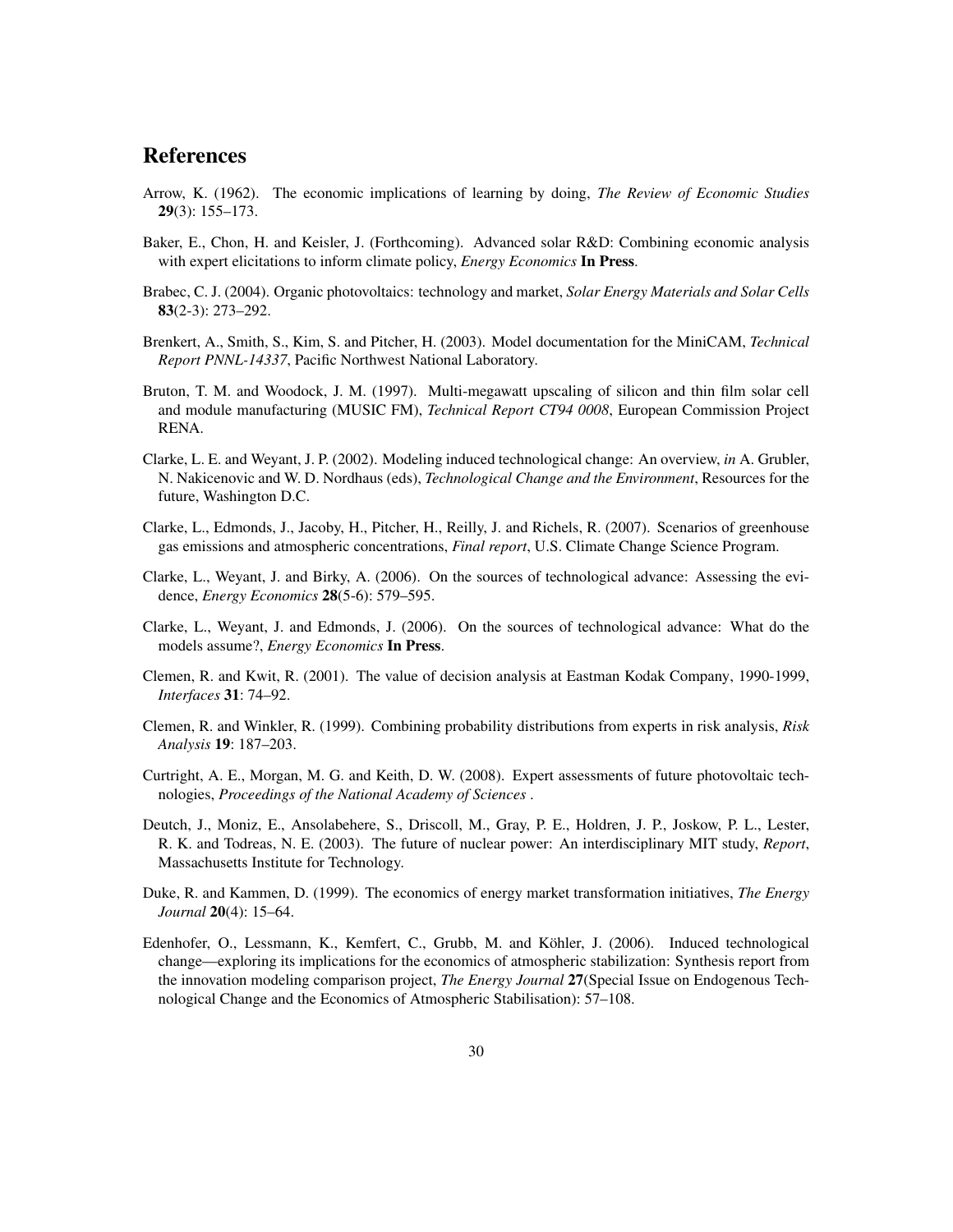- Edmonds, J., Clarke, J., Dooley, J., Kim, S. and Smith., S. (2005). Stabilization of  $CO_2$  in a B2 world: Insights on the roles of carbon capture and storage, hydrogen, and transportation technologies., *in* J. Weyant and R. Tol (eds), *Special Issue, Energy Economics*.
- Frantzis, L., Jones, E., Lee, C., Wood, M. and Wormser, P. (2000). Opportunities for cost reductions in photovoltaic modules, *16th European Photovoltaic Solar Energy Conference*, Glasgow, pp. 2100–2103.
- Fthenakis, V. and Alsema, E. (2006). Photovoltaics energy payback times, greenhouse gas emissions and external costs: 2004 - early 2005 status, *Progress in Photovoltaics* 14(3): 275–280.
- Fthenakis, V. M., Kim, H. C. and Alsema, E. (2008). Emissions from photovoltaic life cycles, *Environ. Sci. Technol.* .
- Ghannam, M., Sivoththaman, S., Poortmans, J., Szlufcik, J., Nijs, J., Mertens, R. and Van Overstraeten, R. (1997). Trends in industrial silicon solar cell processes, *Solar Energy* 59(1-3): 101–110.
- Gillingham, K., Newell, R. and Pizer, W. (2007). Modeling endogenous technological change for climate policy analysis. RFF Discussion Paper 07-14. Washington, DC: Resources For the Future.
- Ginley, D. (2007). National solar technology roadmap: Organic pv, *Management Report NREL/MP-520- 41738*, National Renewable Energy Laboratory.
- Goulder, L. H. and Schneider, S. H. (1999). Induced technological change and the attractiveness of  $CO<sub>2</sub>$ abatement policies, *Resource and Energy Economics* 21: 211–253.
- Grubb, M. (1996). Technologies, energy systems and the timing of  $CO<sub>2</sub>$  emissions abatement: An overview of economic issues, *Energy Policy* 25: 159–172.
- Grubb, M., Kohler, J. and Anderson, D. (2002). Induced technical change in energy and environmental modeling: Analytic approaches and policy implications, *Annual Review of Energy and the Environment* 27: 271–308.
- Gruber, H. (1996). Trade policy and learning by doing: the case of semiconductors, *Research Policy* 25: 723– 739.
- Hegedus, S. and Okubo, N. (2005). Real bos and system costs of off-grid pv installations in the us: 1987- 2004, *in* N. Okubo (ed.), *Photovoltaic Specialists Conference, 2005. Conference Record of the Thirty-first IEEE*, pp. 1651–1654.
- Hoffert, M. I., Caldeira, K., Benford, G., Criswell, D. R., Green, C., Herzog, H., Jain, A. K., Kheshgi, H. S., Lackner, K. S., Lewis, J. S., Lightfoot, H. D., Manheimer, W., Mankins, J. C., Mauel, M. E., Perkins, L. J., Schlesinger, M. E., Volk, T. and Wigley, T. M. L. (2002). Advanced technology paths to global climate stability: Energy for a greenhouse planet, *Science* 298(5595): 981–987.
- IEA (2008). *Energy Technology Perspectives: Scenarios and Strategies to 2050*, International Energy Agency, Paris.
- Jaffe, A. B., Newell, R. G. and Stavins, R. N. (2002). Environmental policy and technological change, *Environmental and Resource Economics* 22(1 - 2): 41–70.
- Jaffe, A. B., Newell, R. G. and Stavins, R. N. (2005). A tale of two market failures: Technology and environmental policy, *Ecological Economics* 54(2-3): 164–174.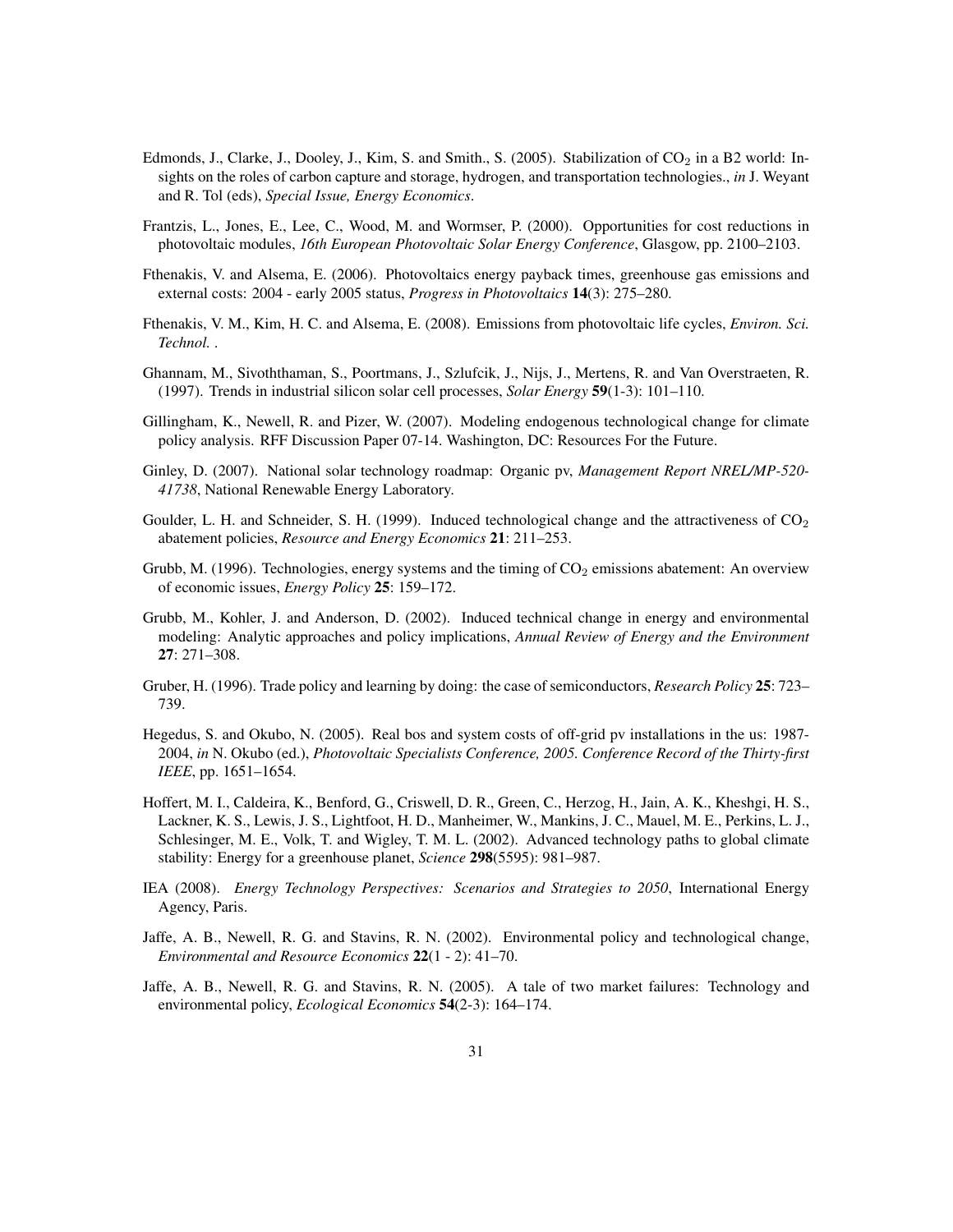- Kalowekamo, J. (2007). *Module cost estimation for organic solar cells*, Master's thesis, University of Massachusetts, Amherst.
- Keith, D. W. (1996). When is it appropriate to combine expert judgments?, *Climatic Change* 33(2): 139–143.
- Keshner, M. and Arya, R. (2004). Study of the potential cost reductions resulting from super-large-scale manufacturing of PV modules, *Report NREL/SR-520-36846*, National Renewable Energy Laboratory.
- Klaassen, G., Miketa, A., Larsen, K. and Sundqvist, T. (2005). The impact of R&D on innovation for wind energy in Denmark, Germany and the United Kingdom, *Ecological Economics* 54(2-3): 227–240.
- Kouvaritakis, N., Soria, A. and Isoard, S. (2000). Modelling energy technology dynamics: methodology for adaptive expectations models with learning by doing and learning by searching, *International Journal of Global Energy Issues* 14(1-4): 104 – 115.
- Lewis, N. S. (2007). Toward cost-effective solar energy use, *Science* 315(5813): 798–801.
- Loschel, A. (2004). Technological change, energy consumption, and the costs of environmental policy in energy-economy-environment modeling, *International Journal of Energy Technology and Policy* 2(3): 250–261.
- Manne, A. and Richels, R. (2004). The impact of learning-by-doing on the timing and cost of  $CO<sub>2</sub>$  abatement, *Energy Economics* 26: 603–619.
- Maycock, P. D. (1997). Cost reduction in PV manufacturing: Impact on grid-connected and buildingintegrated markets, *Solar Energy Materials and Solar Cells* 47: 37–45.
- Maycock, P. D. (2003). PV technology, performance, cost 1995-2010, *Report*, PV Energy Systems.
- Miketa, A. and Schrattenholzer, L. (2004). Experiments with a methodology to model the role of R&D expenditures in energy technology learning processes; first results, *Energy Policy* 32: 1679–1692.
- National Research Council (2007). *Prospective Evaluation of Applied Energy Research and Development at DOE (Phase Two)*, The National Academies Press, Washington D.C. http://www.nap.edu/catalog/11806.html.
- Nemet, G. F. (2006). Beyond the learning curve: factors influencing cost reductions in photovoltaics, *Energy Policy* 34(17): 3218–3232.
- Nemet, G. F. (2007). *Policy and innovation in low-carbon energy technologies*, Dissertation, University of California.
- Nemet, G. F. (2008). Demand-pull energy technology policies, diffusion, and improvements in california wind power, *in* T. Foxon, J. Köhler and C. Oughton (eds), *Innovations for a Low Carbon Economy: Economic, Institutional and Management Approaches*, Edward Elgar, Cheltenham, UK.
- Nemet, G. F. and Kammen, D. M. (2007). U.S. energy research and development: Declining investment, increasing need, and the feasibility of expansion, *Energy Policy* 35(1): 746–755.
- Neuhoff, K., Nemet, G., Sato, M. and Schumacher, K. (2007). The role of the supply chain in innovation: the example of photovoltaic cells, *Working Paper EPRG 07/32*, University of Cambridge - Electricity Policy Research Group.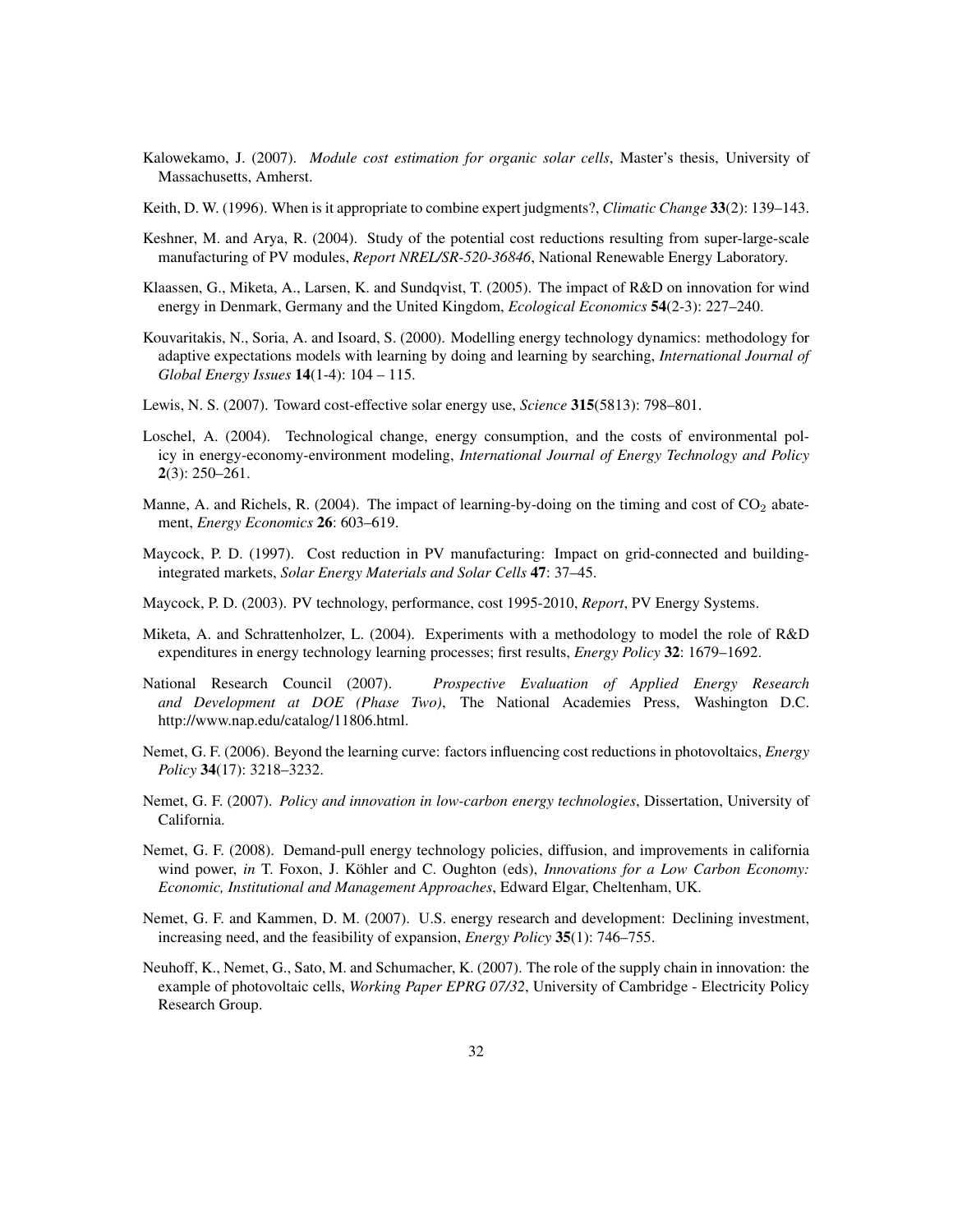- O'Neill, B., Grubler, A. and Nakicenovic, N. (2003). Letters to the editor: Planning for future energy ¨ resources, *Science* 300: 581.
- Pacala, S. and Socolow, R. (2004). Stabilization wedges: Solving the climate problem for the next 50 years with current technologies, *Science* 305: 968–972.
- Peerenboom, J. P., Buehring, W. A. and Joseph, T. W. (1989). Selecting a portfolio of environmental programs for a synthetic fuels facility, *Operations Research* 37: 689–699.
- Popp, D. (2004). ENTICE: Endognenous technological change in the DICE model of global warming, *Journal of Environmental Economics and Management* 48: 742–768.
- Popp, D. (2006). ENTICE-BR: The effects of backstop technology R&D on climate policy models, *Energy Economics* 28: 188–222.
- Prins, G. and Rayner, S. (2007). Time to ditch kyoto, *Nature* 449(7165): 973–975.
- Remer, D. S. and Chai, L. H. (1990). Design cost factors for scaling-up engineering equipment, *Chemical Engineering Progress* 86(8): 77–82.
- Rohatgi, A. (2003). Road to cost-effective crystalline silicon photovoltaics, *Proceedings of 3rd World Conference on Photovoltaic Energy Conversion*, Vol. A, Osaka, Japan, pp. 829–834.
- Schaeffer, G., Seebregts, A., Beurskens, L., Moor, H. d., Alsema, E., Sark, W., Durstewicz, M., Perrin, M., Boulanger, P., Laukamp, H. and Zuccaro, C. (2004). Learning from the sun; analysis of the use of experience curves for energy policy purposes: The case of photovoltaic power. final report of the PHOTEX project, *Report ECN-C–04-035*, ECN Renewable Energy in the Built Environment.
- SEIA (2004). Our solar power future: The photovoltaics industry roadmap through 2030 and beyond, *Report*, Solar Energy Industries Association.
- Sharpe, P. and Keelin, T. (1998). How smithkline beecham makes better resource-allocation decisions, *Harvard Business Review* 76(2): 45–57.
- Stavy, M. (2002). A financial worksheet for computing the cost of solar electricity generated at grid connected photovaltaic generating plants, *Journal of Solar Energy Engineering* 124: 319–321.
- Sue Wing, I. (2006). Representing induced technological change in models for climate policy analysis, *Energy Economics* 28: 539–562.
- Taylor, M., Nemet, G., Colvin, M., Begley, L., Wadia, C. and Dillavou, T. (2007). Government actions and innovation in clean energy technologies: The cases of photovoltaic cells, solar thermal electric power, and solar water heating, CEC-500-2007-012, *PIER project report*, California Energy Commission.
- Watanabe, C., Wakabayashi, K. and Miyazawa, T. (2000). Industrial dynamism and the creation of a "virtuous cycle" between R&D, market growth and price reduction - the case of photovoltaic power generation (PV) development in Japan, *Technovation* 20: 299–312.
- Wene, C.-O. (2000). Experience curves for technology policy, *Report*, International Energy Agency.
- Yang, C.-J. and Oppenheimer, M. (2007). A "Manhattan project" for climate change?, *Climatic Change* V80(3): 199–204.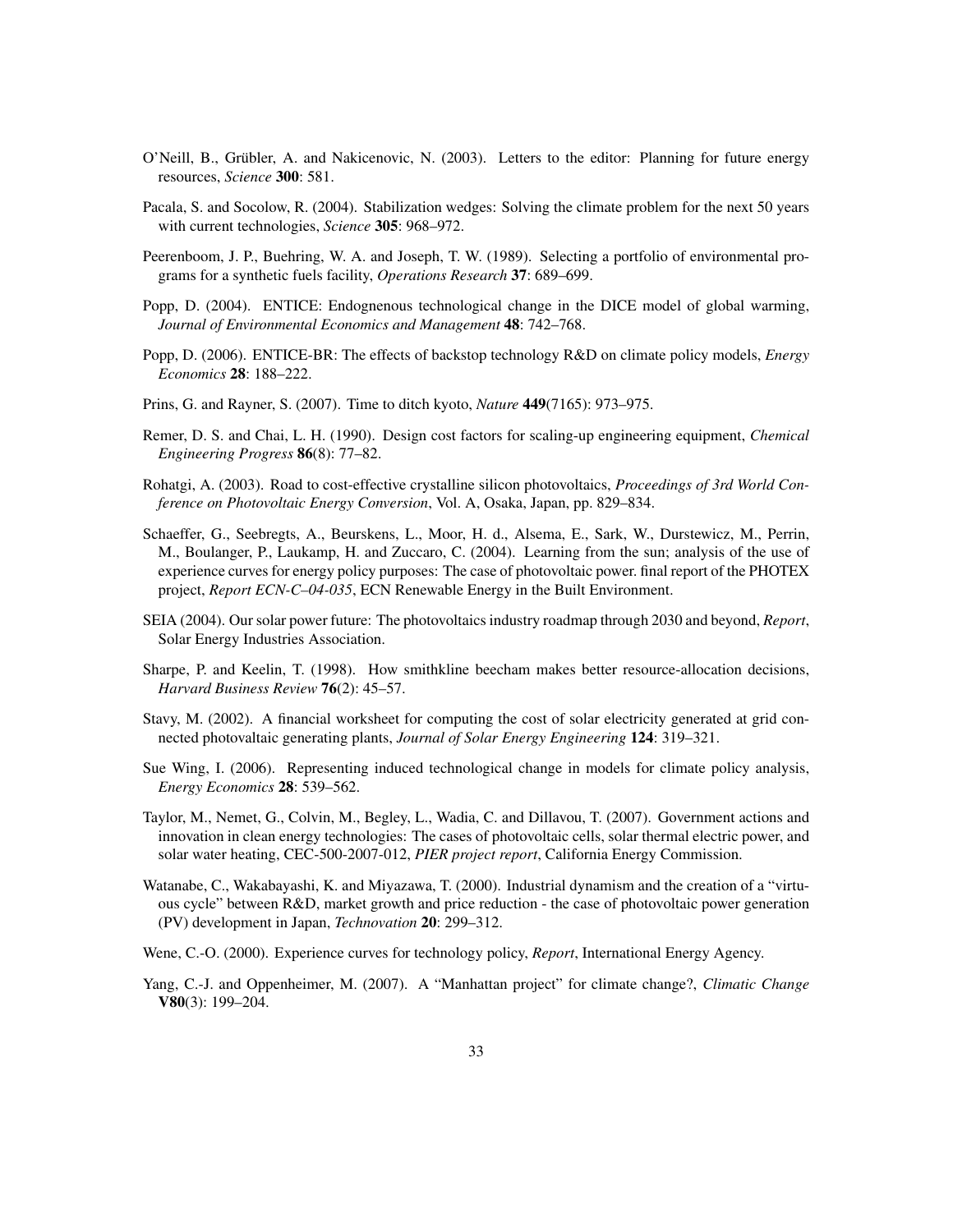

Figure 8: Sensitivity analysis: comparing PV costs in 2040 for two policy scenarios.

## Appendix

The supplemental information provided in this appendix will be posted on line.

#### Capacity Factor

Capacity factor is the amount of energy produced in a time period divided by the energy that would have been produced during that same period if the system were operating continuously at peak capacity. Using solar radiation data from the seven major cities surveyed, we find that the daily solar insolation averaged over the course of a year  $(I)$  is 4.4 kilowatt-hours per square meter Nemet (2007). For a given system efficiency, average energy input of I to the PV system would produce 18% of the electricity that would have been produced if the the peak sunshine level, S were maintained continuously over the course of a year. We calculate capacity factor, F, where *h* represents the number of hours in a year, 8760.

$$
F = \frac{365 \cdot I \cdot \eta}{S \cdot h \cdot \eta} = \frac{365 \cdot I}{S \cdot h}
$$

#### Sensitivity analysis results

Figure 8 uses two policy combinations to show that the base case assumptions represent an upper bound on the effectiveness of subsidies. Table 11 shows the effects of changes in each model assumption on the cost of PV electricity in 2040. Table 12 shows the same for 2050. Table 13 shows the effect on the year at which the cost of PV electricity equals the target price, 4c/kWh.